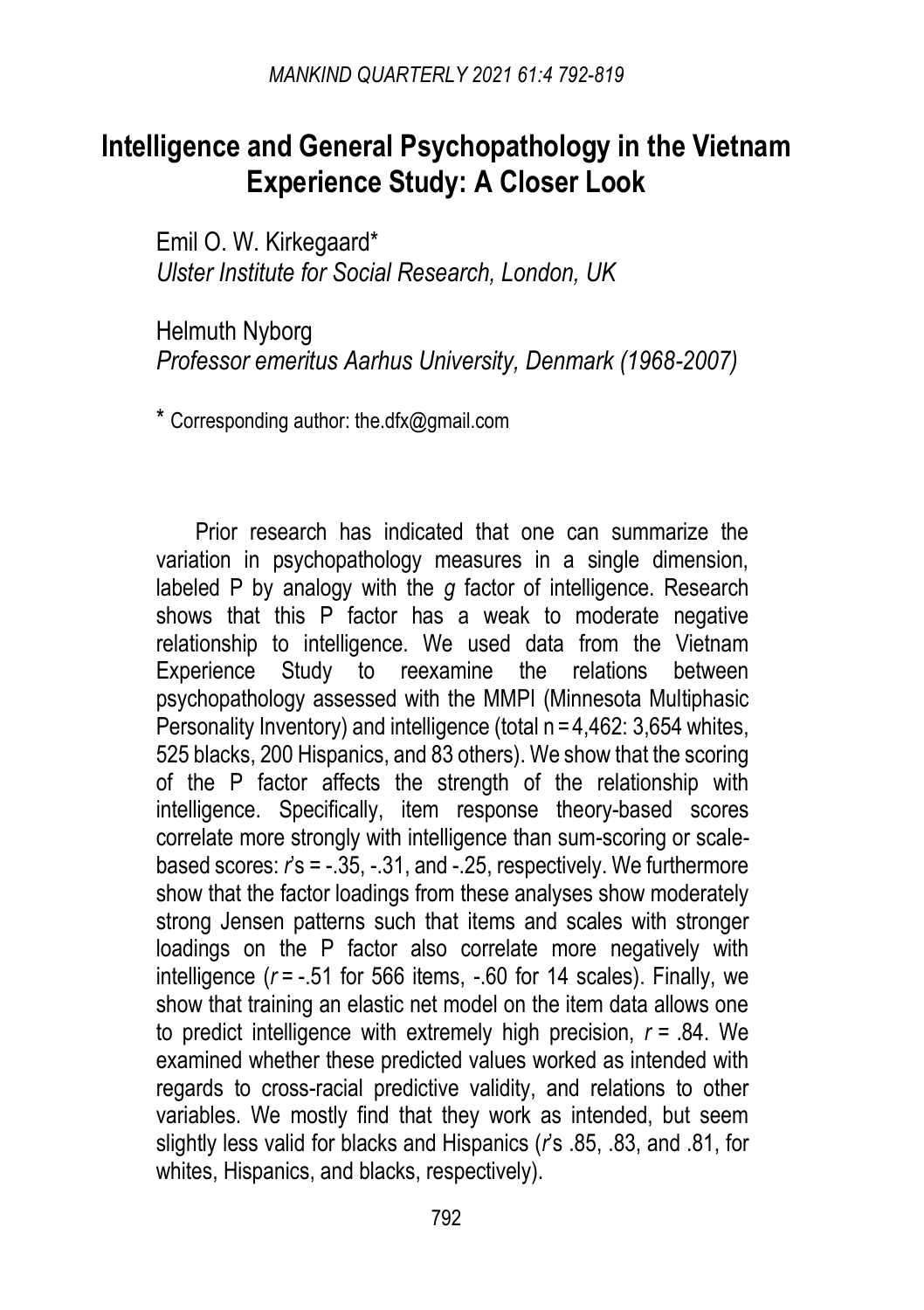*KIRKEGAARD, E.O.W. & NYBORG, H. IQ & GENERAL PSYCHOPATHOLOGY*  **Keywords:** Vietnam Experience Study, MMPI, General psychopathology factor, Intelligence, Cognitive ability, Machine learning, Elastic net, Lasso, Random forest, Crud factor

Since the dawn of scientific psychiatry it has been noted that there are positive associations ("comorbidity") between clinical diagnoses of mental disorders (Caspi et al., 2014; Haltigan, 2019; Pettersson et al., 2013). This covariation has generally been considered a problem to the typological thinking or classification of diagnoses (nosology) since it results in unclear boundaries between disorders that were supposed in many theories to be distinct. To intelligence researchers, however, this pattern is not surprising as they are used to thinking of general factors in datasets, as well as generalist (pleiotropic) genes that cause such patterns (Trzaskowski et al., 2013). Accordingly, and with explicit analogy to the *g* factor of intelligence, some researchers have conducted factor analyses of psychopathology measures such as behavioral ratings or clinical diagnoses (Laceulle et al., 2015; Martel et al., 2017; Patalay et al., 2015; Tackett et al., 2013). Given the observed positive correlations among disorders or symptom indicators (the positive manifold), factor analysis invariably finds a general factor that 'accounts for' part of the observed variation.<sup>1</sup> Recently, this factor has accordingly been named general psychopathology factor, or P factor for short, not to be confused with the Psychoticism factor from Eysenck's personality model.<sup>2</sup>

Research on the P factor has found it to be moderately to highly heritable based on both pedigree data and DNA (Neumann et al., 2016; Pettersson et al., 2013, 2016; Rietz et al., 2020). Furthermore, some studies have analyzed correlations between the P factor and measures of intelligence finding small to moderate negative correlations. [WAIS \(W](https://www.zotero.org/google-docs/?m7Yd22)echsler Adult Intelligence Scale), adults: -.19, WISC-R (Wechsler Intelligence Scale for Children), age 7-11: -.15, SB (Stanford Binet intelligence test), age 5: -.17 (Caspi et al., 2014); age 6-8: - .14 (Neumann et al., 2016). However, the nature of these relations has not so far been explored in detail. Thus, the first goal of the present study was to conduct such an exploration.

 $\overline{a}$ 

<sup>1</sup> Despite the causal-sounding language, this simply means that one can hypothesize or posit a factor and a vector of factor loadings such that one can reproduce the observed correlations among the indicators, at least to some degree.

<sup>2</sup> In fact, historical discussions and findings of this factor go back many decade[s \(Barron,](https://www.zotero.org/google-docs/?vkPTiQ)  [1953; Choca et al., 1986; Gourlay, 1980; Pukrop et al., 2001; Walters et al., 2008\).](https://www.zotero.org/google-docs/?vkPTiQ)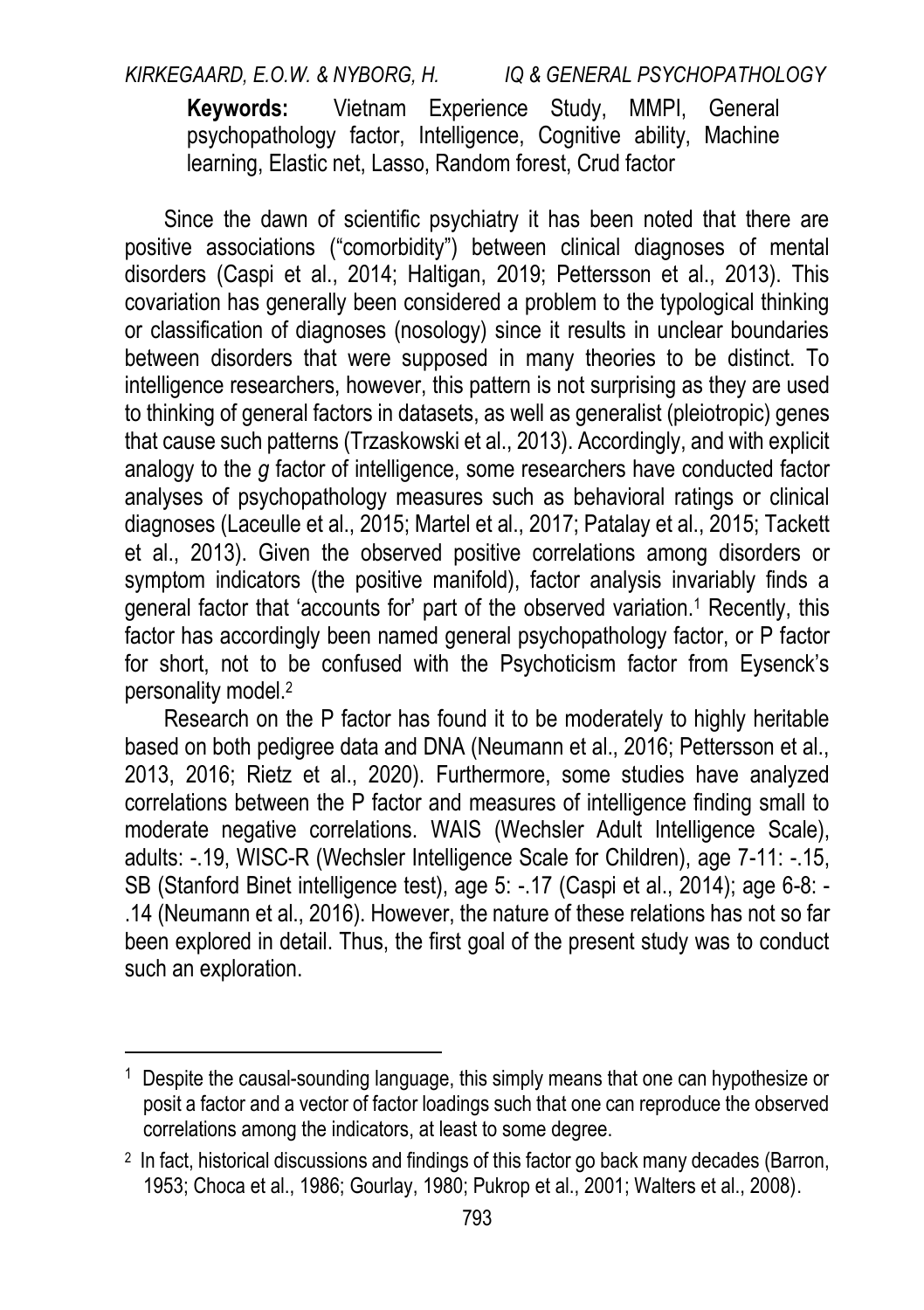One prior study based on the same dataset as ours exists (Irwing et al., 2012). This study, however, used only the MMPI scales to extract a general factor, even though item data are also available. Furthermore, that study interpreted the general factor from the scales as reflecting a general factor of personality ('GFP'), not the general factor of psychopathology (P factor). Considering the mixed nature of the MMPI items, it is unclear what this general factor represents exactly. The MMPI items were not designed to measure a broad trait with measurement purity (i.e., free of other trait content insofar as possible), as is usually done in modern scale development (Yarkoni, 2010, 2015). Rather, items were chosen such as to best discriminate between clinical and general populations, no matter what the item content was [\(Cox et al., 2009\).](https://www.zotero.org/google-docs/?aKZVkf) Furthermore, a number of studies using both 'normal range' personality data and psychopathology measures have found that the general factors from these are highly correlated. There is also a strong relation to trait emotional "intelligence" (Alegre et al., 2019; Musek, 2017; Oltmanns et al., 2018; Rosenström et al., 2019; Smith et al., 2020), as also indicated by the large personality gaps between the general population and psychiatric groups (Kotov et al., 2010). We remain agnostic about the specific interpretation of these general factors.

In a different strand of research, it has been shown that supervised machine learning models trained on large item-level datasets are able to predict various variables of interest (e.g. education, age) much better (sometimes >100%) than scores generated from ad hoc methods or common factor based models (Cutler et al., 2019; Mõttus et al., 2017). So far, the research has been conducted using personality and cognitive ability data, but not psychiatric data, or a set of mixed personality-interest-psychiatric questions like those in the MMPI. The present study presented an opportunity to try with such a dataset, i.e., apply machine learning methods to our item data to examine predictive validity, and this was thus the second goal.

### **Data**

We used archival data from the Vietnam Experience Study (VES, [https://www.cdc.gov/nceh/veterans/default1c.htm\)](https://www.cdc.gov/nceh/veterans/default1c.htm). The VES is a US military dataset based on a sample of 4,462 enlisted men (3,654 whites, 525 blacks, 200 Hispanics, 49 Amerindian/Native Americans, and 34 Asians). They were inducted in the military between 1965 and 1971, and a follow-up interview was conducted in 1985-1986. The purpose of the study was to examine reports of negative health effects of participation in the Vietnam War, in particular, exposure to chemical warfare (Centers for Disease Control, 1989). Because of this, the study is a matched group design with approximately 55% of the sample being Vietnam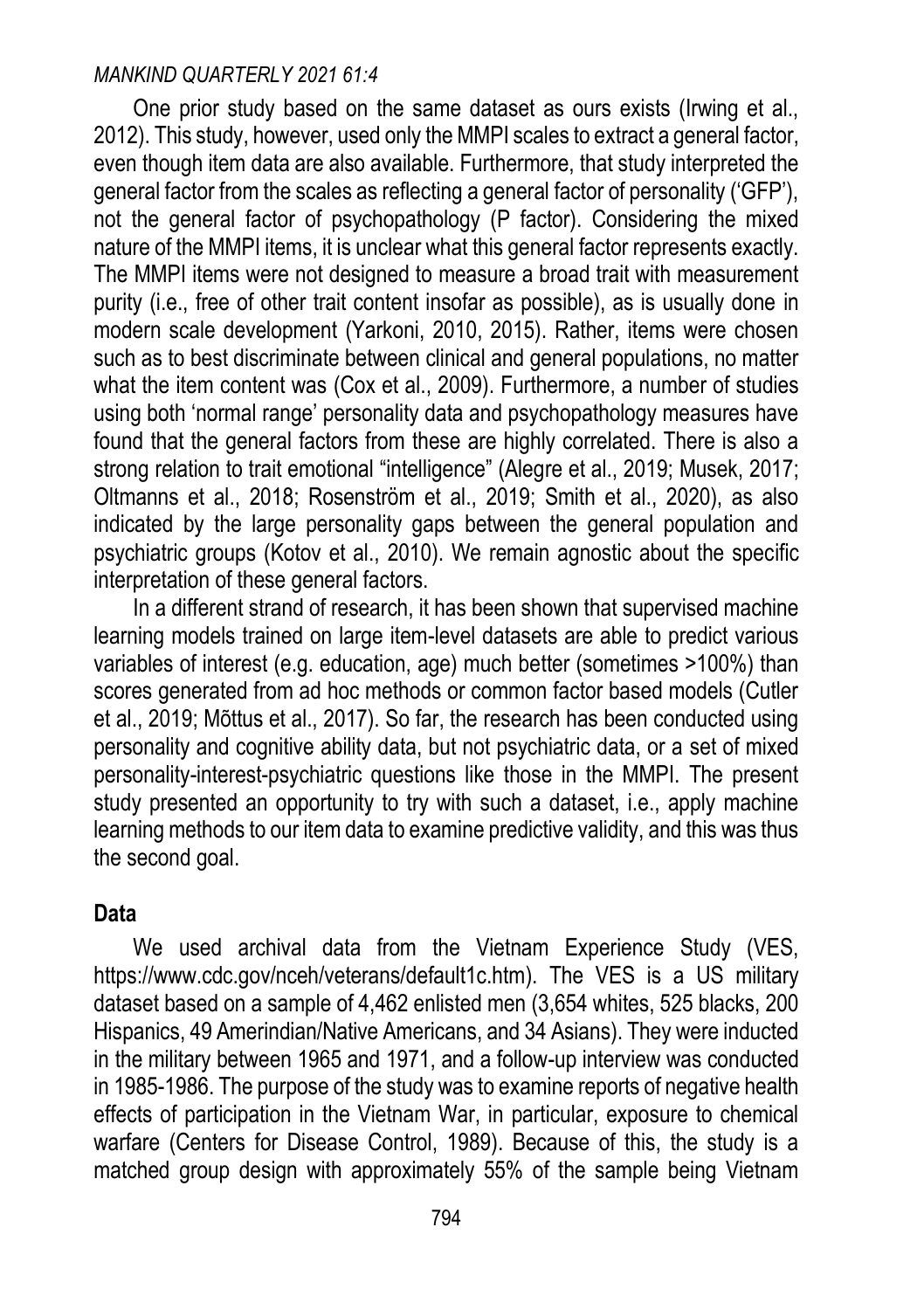veterans, and the remainder being soldiers who were stationed elsewhere, such as South Korea. The dataset is in the public domain (i.e., it is not copyrighted, or available only upon request or application) but no complete repository exists for it. The supplementary materials contain a copy of the dataset that was used in the present study.

Generally speaking, the measurements were of very high quality. The total dataset contains thousands of variables derived from objective ability and skill testing, clinical interviews, self-rated scales, blood analyses, and even some measures of their spouses and children. The children were measured due to reports of birth defects following service in Vietnam.

The subjects took a large and diverse battery of cognitive tests, some of which were taken at the time of induction and others at the follow-up. In total, there are 19 tests which cover domains such as psychomotor ability (e.g. drawing), delayed recall, verbal ability, and spatial ability (block design). These have been described in detail elsewhere (Kirkegaard & Nyborg, 2020), and the appendix contains a summary of the tests and the factor analysis. As in the other studies, we computed the *g* factor from the 19 tests and saved it for further analysis.

The subjects were administered the MMPI (Minnesota Multiphasic Personality Inventory), version 1975, at the follow-up measurement. This was administered as a group test, where subjects sat in a room and filled out the answer sheets. The MMPI version used in this study consists of 566 self-reported items dealing with various aspects of behavior, interests, and personality (Dahlstrom et al., 1975). Importantly, the latter includes both healthy variation in personality as well as psychopathologically relevant variation. The appendix contains the 25 first items of the MMPI-2 from which the reader may form an impression. While the focus is on psychopathology-related personality, various researchers have devised scoring methods (simple models) for estimating e.g. Big Five (OCEAN) traits from the MMPI data (Cortina et al., 1992; Han et al., 1996). While the MMPI can be scored in many ways, the following scales were used in this study, shown in Table 1.

| Scale <sup>1</sup>   | <b>Abbreviation</b> | <b>Items</b> | Loading |
|----------------------|---------------------|--------------|---------|
| Hypochondriasis      | Hs                  | 32           | 0.65    |
| Depression           |                     | 57           | 0.74    |
| Hysteria             | Hy                  | 60           | 0.53    |
| Psychopathic Deviate | Pd                  | 50           | 0.62    |

**Table 1.** *Scales scored from the MMPI, with loadings on the general psychopathology (P) factor*.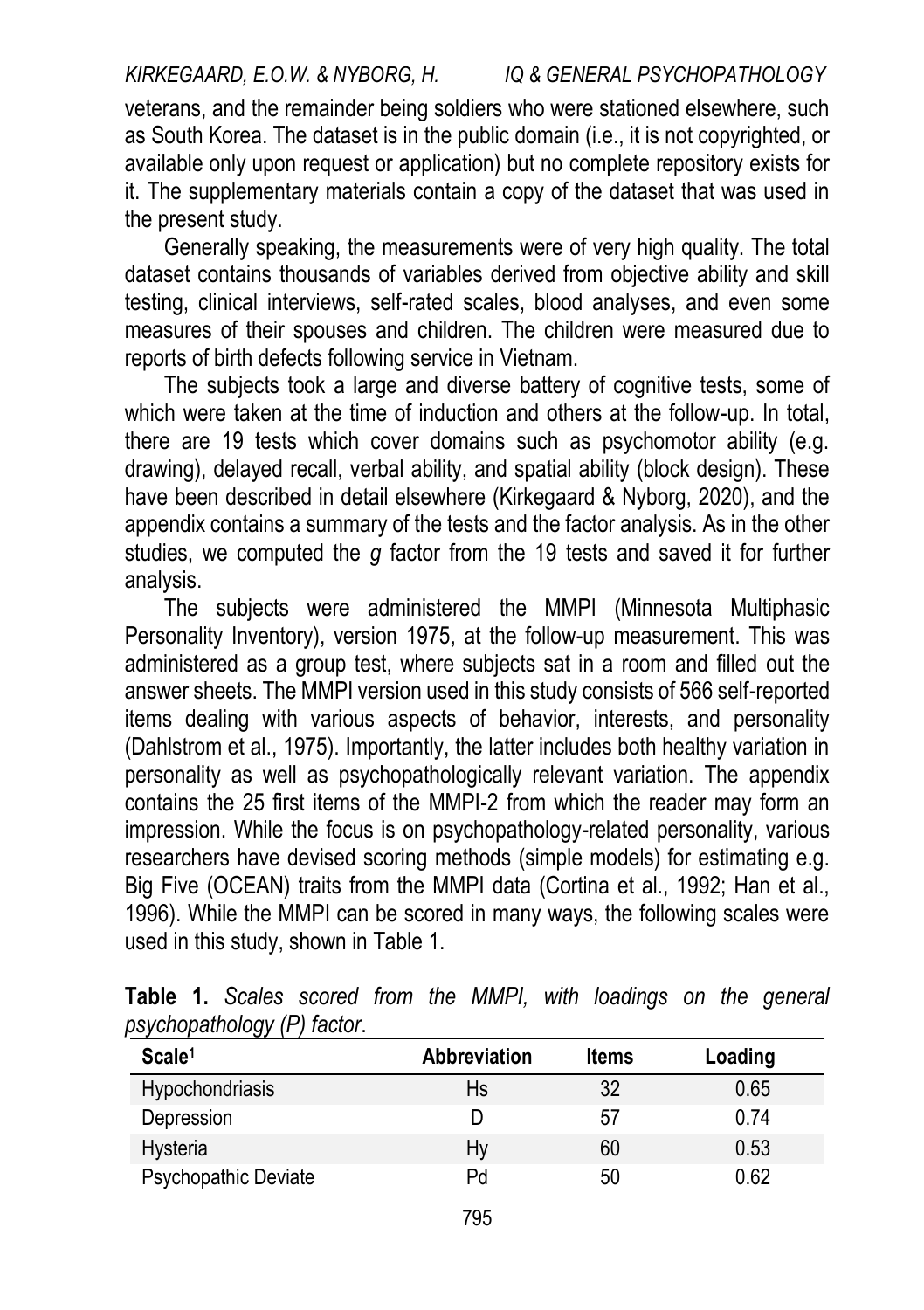| Scale <sup>1</sup>        | Abbreviation | <b>Items</b> | Loading    |
|---------------------------|--------------|--------------|------------|
| Masculinity/Femininity    | Mf           | 56           | 0.30       |
| Paranoia                  | Pa           | 40           | 0.69       |
| Psychasthenia             | Pt           | 48           | 0.88       |
| Schizophrenia             | Sc           | 78           | 0.91       |
| Hypomania                 | Ma           | 46           | 0.31       |
| Social Introversion       | Si           | 69           | 0.46       |
| Lie (social desirability) |              | 15           | $-0.17$    |
| F                         | F            | 60           | 0.80       |
| F (back)                  | Fb           | 40           | (not used) |
| Κ                         | Κ            | 30           | $-0.35$    |
| Ego Strength              | Es           | 52           | $-0.77$    |

1 Descriptions of some of the scales from Framingham, (2016):

*Psychasthenia:* "person's inability to resist specific actions or thoughts, regardless of their maladaptive nature."

*Lie (social desirability):* "intended to identify individuals who are deliberately trying to avoid answering the MMPI honestly and in a frank manner. The scale measures attitudes and practices that are culturally laudable, but rarely found in most people."

*F:* "intended to detect unusual or atypical ways of answering the test items, like if a person were to randomly fill out the test."

*F (back):* same as F but only based on the last 40 items, a measure of test fatigue,

*K:* "designed to identify psychopathology in people who otherwise would have profiles within the normal range."

Note that some items are used in multiple scales (akin to cross-loadings). Loadings from factor analysis.

## **Results**

 $\ddot{ }$ 

We factor analyzed the 14 scales of the MMPI to obtain a single factor, similar to the prior study (Irwing et al., 2012). All the scales had non-zero loadings, though not all were in the same direction (mean loadings = .40, range -.77 to .36, variance accounted for = 39%). The loadings are given in Table 1, above. To test robustness, we tried all the factor analysis and scoring method choices available in the **psych** package (Revelle, 2020).<sup>3</sup> The scores from these correlated near

<sup>3</sup> Specifically, the *fa()* function in **psych** contains a setting for the factor extraction method (loading estimation) and the factor scoring method. There are 5 extraction methods and 8 scoring methods, so there are theoretically 40 sets of resulting scores. However, frequently, some of these methods or their combinations result in errors. In the present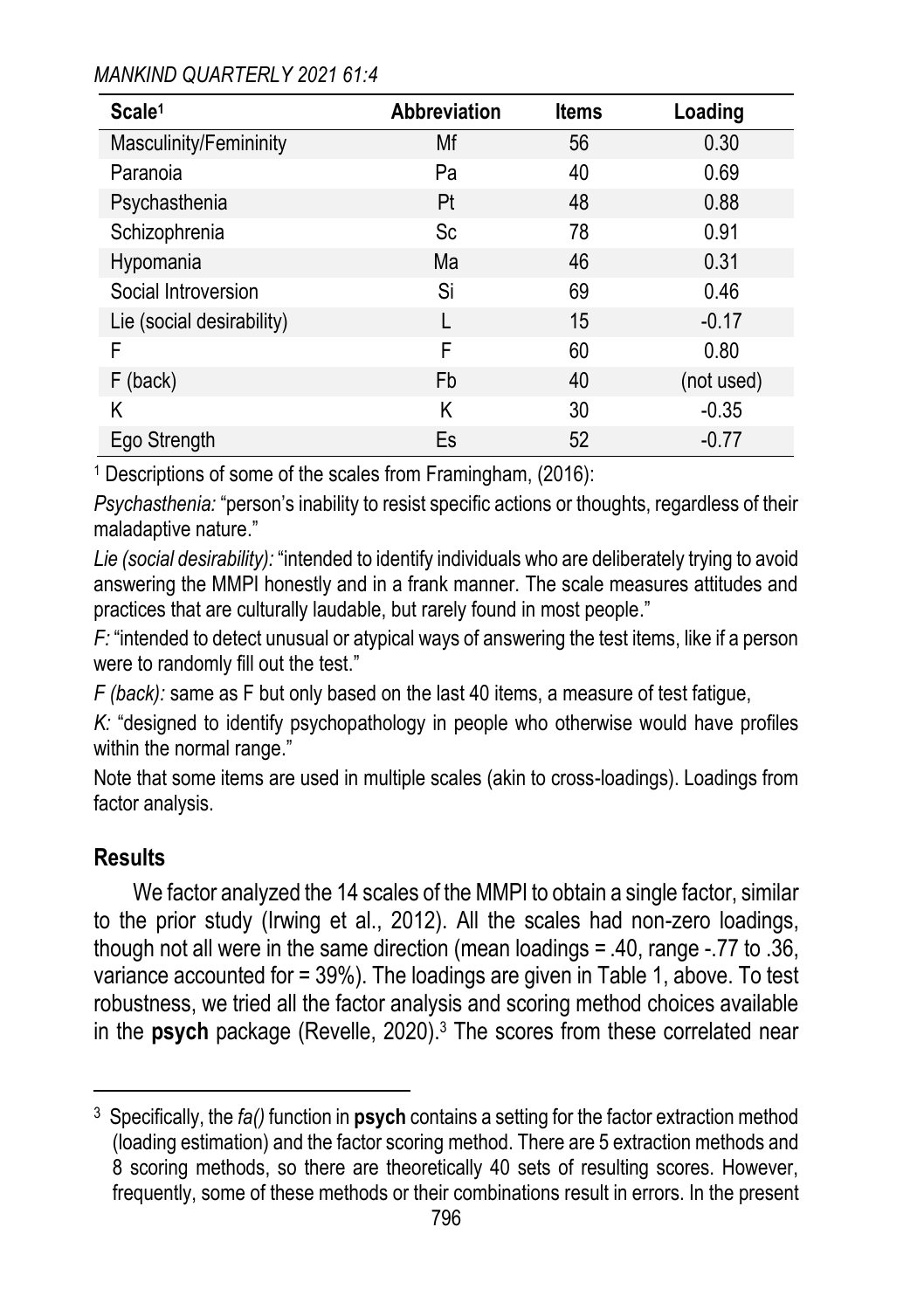unity (mean *r* = 1.00) meaning there was negligible method variance. We saved the scores (P scales) from this analysis for further use.

While there were no missing data for the scales, there were some for the items (0.2% missing cells). We imputed these with 0's and computed the sum of affirmative answers for each person as a simple index of overall psychopathology (P sum, sumscore).<sup>4</sup> We also used item response theory (IRT) factor analysis (FA) on the items to produce a better estimate of the underlying trait, using the 2PL model from the **mirt** package (Chalmers et al., 2020).<sup>5</sup> The difference to the sumscore is that this approach allows for variation in the factor loadings of items, including potentially negative loadings (reverse scoring).<sup>6</sup> The three MMPI scoring methods were then compared to the *g* scores from above, as shown in Figure 1.



**Figure 1***. Pairwise correlations between MMPI-based general psychopathology (P) scores and intelligence (g) from 19 tests. IRT = item response theory-based, sum = sumscores, scales = factor analysis of 14 scales.* 

 $\ddot{ }$ 

study, 32 of the 40 combinations produced a result. This method is implemented in the *fa\_all\_methods()* in the **kirkegaard** package [\(https://github.com/Deleetdk/kirkegaard/\)](https://github.com/Deleetdk/kirkegaard/).

<sup>&</sup>lt;sup>4</sup> We also calculated the average score without this imputation. These correlated 1.00 with the imputed version.

<sup>5</sup> Item response theory is a theoretical approach to modeling item responses specifically, not test/scale level. Item data requires other methods to model because the measured data are not continuous, usually dichotomous for ability data, but may be polytomous (ordinal). See DeMars (2010) for a brief and easily readable introduction. Item response theory factor analysis is factor analysis carried out on the estimated item correlations free from bias from the item format (latent correlations, usually tetrachoric).

<sup>6</sup> Formally speaking, sumscores are or can be seen as a factor score too. The sumscore is identical to a factor model where all items load on the general factor and have loadings of 1 [\(McNeish & Wolf, 2020\).](https://www.zotero.org/google-docs/?7wvWpr)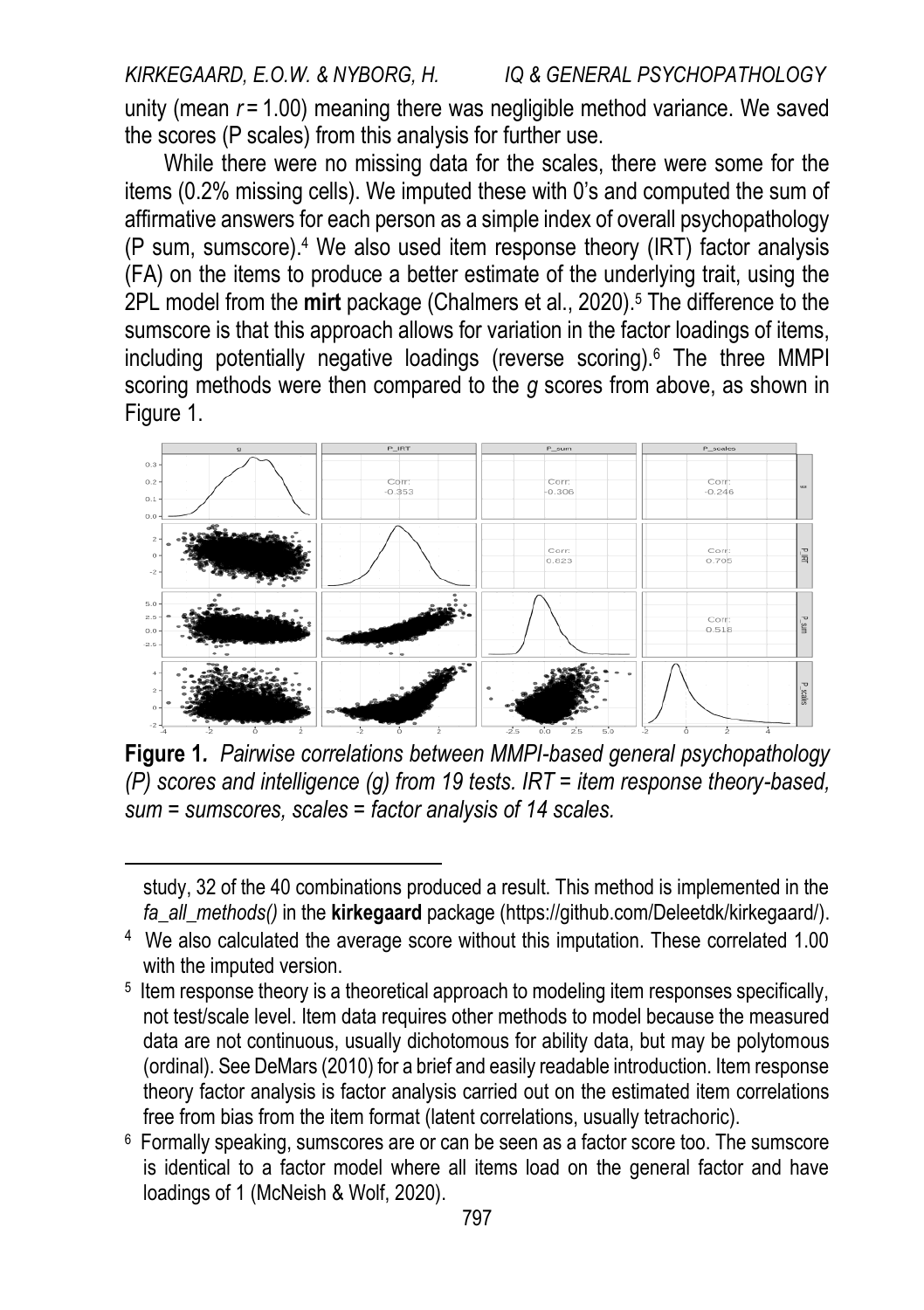The results show that the three scores' approaches of the P factor are fairly strongly related (r's .52 to .82), but not near-unity as might be expected from this number of items and scales. Furthermore, the scores from each method were related to the *g* factor, but differentially. The scoring method based on IRT produced the strongest correlation ( $r = -0.35$ ), the sumscore in between ( $-0.31$ ), and the scale-level factor analysis the weakest (-.25). The scatterplots also show some level of nonlinearity in the data, in particular between P from scales and IRT.

Similarly, we can look at the race gaps in MMPI-based P scores (Hall et al., 1999; Lynn, 2002). Because of the correlation to intelligence, all else equal, we would expect small to medium sized race gaps in MMPI scores due to the large race gaps in intelligence. Table 2 shows the results.

**Table 2.** *Racial means in P factor scores and intelligence (g). Scores were standardized to white mean = 0, sd = 1.* 

| Group        | g       | P scales | P scales<br>expected | P sum | P sum<br>expected | P IRT | <b>PIRT</b><br>expected |
|--------------|---------|----------|----------------------|-------|-------------------|-------|-------------------------|
| <b>Black</b> | $-1.27$ | 0 24     | 0.31                 | 0.55  | 0.39              | 0.37  | 0.45                    |
| Hispanic     | $-0.78$ | 0.46     | 0.19                 | 0.37  | 0.24              | 0.37  | 0.27                    |
| White        |         |          |                      |       |                   |       |                         |

The observed race gaps in P scores were in the expected direction, but not entirely of the expected size considering the relationship to intelligence. Thus, it seems that there are other factors at play with regard to P factor gaps than intelligence. We used regression analysis as an alternative approach to examining this. The results are shown in Tables 3a, 3b.

**Table 3a.** *Regression models for predicting P scores from MMPI. Standardized β with standard deviation in parentheses. \* p < .01, \*\* p < .005, \*\*\* p < .001.* g *= intelligence. Numerical variables are standardized to white mean = 0, sd = 1.* 

|                       | Main effects only            |                   |                   |  |  |  |
|-----------------------|------------------------------|-------------------|-------------------|--|--|--|
| Outcome $\rightarrow$ | Scales                       | Sum               | <b>IRT</b>        |  |  |  |
| Intercept             | $-0.01(0.017)$               | 0.00(0.017)       | 0.00(0.016)       |  |  |  |
| g                     | $-0.24***(0.016)$            | $-0.28***(0.016)$ | $-0.33***(0.015)$ |  |  |  |
| <b>Black</b>          | $-0.04(0.052)$               | $0.20***(0.052)$  | $-0.05(0.048)$    |  |  |  |
| Hispanic              | $0.22$ <sup>**</sup> (0.077) | 0.14(0.077)       | 0.07(0.072)       |  |  |  |
| g * Black             |                              |                   |                   |  |  |  |
| g · Hispanic          |                              |                   |                   |  |  |  |
| $R^2$ adj.            | 0.062                        | 0.097             | 0.124             |  |  |  |
| Ν                     | 4238                         | 4238              | 4238              |  |  |  |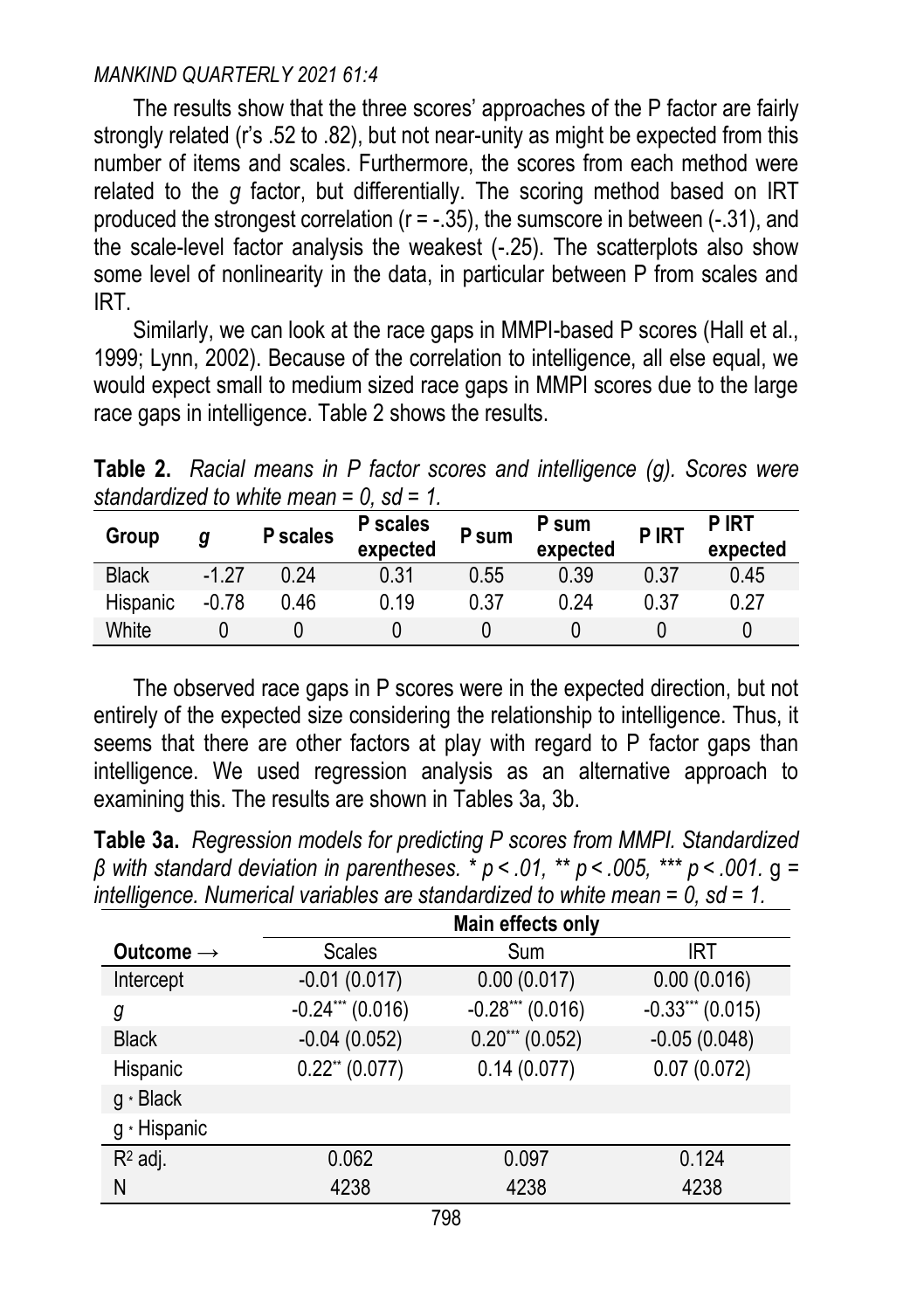|                       | <b>With interactions</b> |                   |                   |  |  |  |  |
|-----------------------|--------------------------|-------------------|-------------------|--|--|--|--|
| Outcome $\rightarrow$ | <b>Scales</b>            | Sum               | IRT.              |  |  |  |  |
| Intercept             | $-0.01(0.017)$           | 0.00(0.017)       | 0.00(0.016)       |  |  |  |  |
| g                     | $-0.23***(0.017)$        | $-0.27***(0.017)$ | $-0.33***(0.016)$ |  |  |  |  |
| <b>Black</b>          | $-0.07(0.081)$           | 0.15(0.081)       | 0.01(0.076)       |  |  |  |  |
| Hispanic              | 0.08(0.100)              | 0.12(0.100)       | 0.02(0.094)       |  |  |  |  |
| g * Black             | $-0.03(0.055)$           | $-0.04(0.055)$    | 0.04(0.051)       |  |  |  |  |
| g * Hispanic          | $-0.19(0.086)$           | $-0.02(0.086)$    | $-0.06(0.080)$    |  |  |  |  |
| $R^2$ adj.            | 0.063                    | 0.096             | 0.123             |  |  |  |  |
| N                     | 4238                     | 4238              | 4238              |  |  |  |  |

**Table 3b.** *Regression models for predicting P scores from MMPI. Standardized β with standard deviation in parentheses. \* p < .01, \*\* p < .005, \*\*\* p < .001.* g *= intelligence. Numerical variables are standardized to white mean = 0, sd = 1.* 

The results show that for the scales and sum-based scores there was an extra effect of race beyond that of *g*, though in two different models (for Hispanics for scales-based, and for Blacks with sum-based scores). However, when the IRT scores were used, race no longer made any difference, and the beta for intelligence was also the strongest  $(-.33)$ . The addition of an intelligence  $\cdot$  race interaction term did not alter this result, and the interaction terms did not improve model fits. Thus, the conclusion is that when IRT-based scores are used, the population differences in intelligence explain almost perfectly the observed P factor gaps, at least, insofar as we can see with the statistical precision of this study.

With regards to the scales and items, one might wonder what the Jensen pattern looks like (Rushton, 1998). The Jensen pattern is the relationship between each indicator's (item or scale) factor loading and its relationship to some variable of interest, such as the P factor.<sup>7</sup> Figures 2 and 3 show scatterplots of these relationships.

 $\overline{a}$ 

<sup>7</sup> This method is usually called *the method of correlated vectors* (MCV), as named by Arthur R. Jensen, who formalized the method based on an idea from Charles Spearman [\(Jensen, 1998\).](https://www.zotero.org/google-docs/?CYfvV3) However, this name is misleading because mathematically speaking, any correlation is a correlation of vectors, so the name describes nothing more than the regular correlation. Furthermore, the idea is more general and can also be used with multiple regression models and other multivariate method[s \(Al-Bursan et al., 2018\).](https://www.zotero.org/google-docs/?qYQ9aX) For this reason, it is more apt to name it *Jensen's method*, in his honor.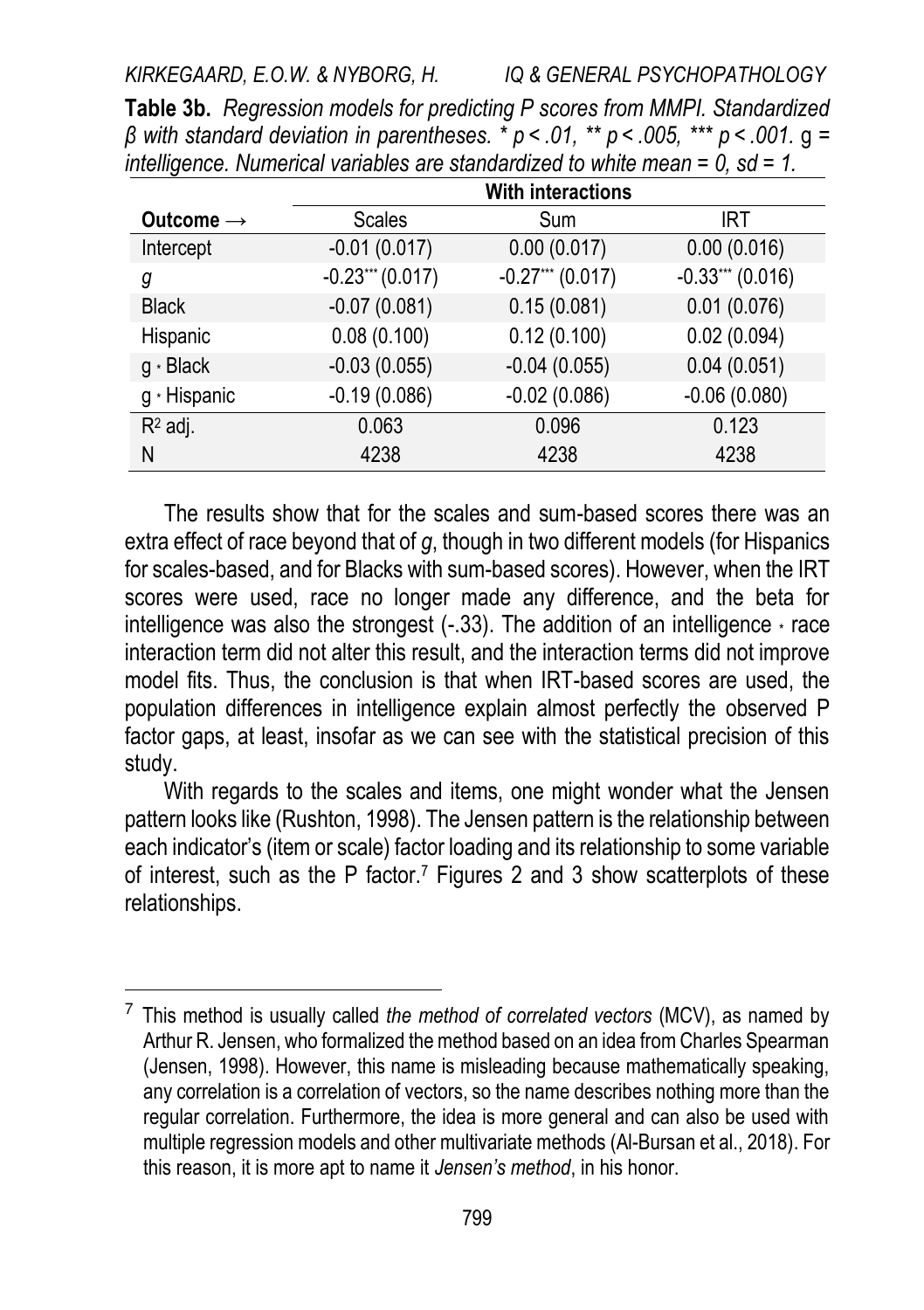

**Figure 2.** *Relationship between each scale's P factor loading and its correlation with intelligence. Indicators with negative factor loadings were reversed to avoid variance inflation (shown by "\_r" in the scale names).*



**Figure 3.** *Relationship between P factor loading and the IQ gap for each item (gap between those who answer yes and no). Indicators with negative factor loadings were reversed. The appendix gives the top 25 most IQ-associated items. Without reversing, the correlations are -.73 and -.76, for scales and items,*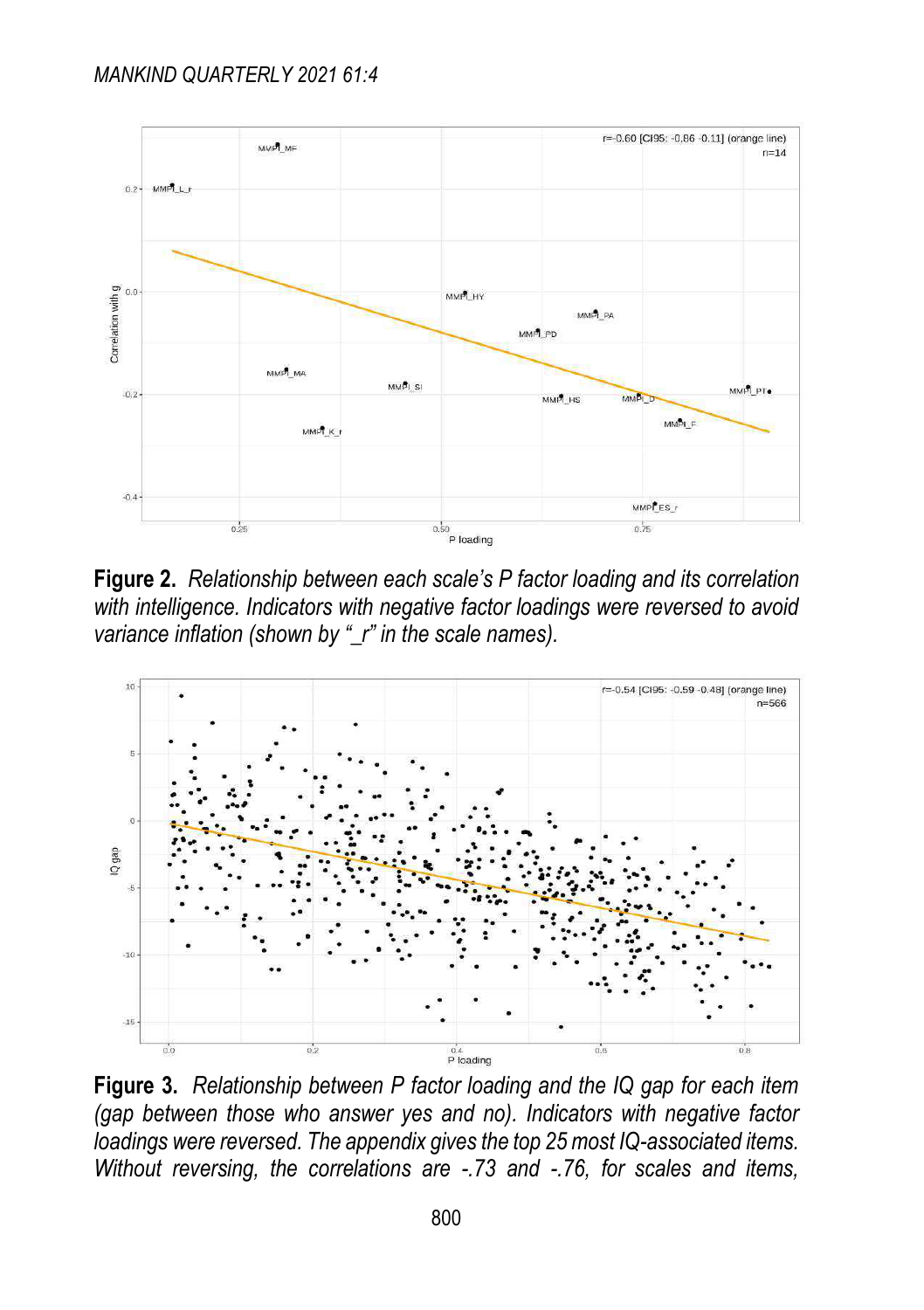## *respectively.*

 $\ddot{ }$ 

The results show moderately strong Jensen patterns such that indicators with stronger P factor loadings also had stronger, more negative relations to intelligence. If the underlying P factor is related to intelligence, this pattern is expected to be close to 1.00 given no sampling error. Thus, given our relatively large sample size, and resulting small sampling error, the results suggest that there is some true heterogeneity in the relations. In other words, the relationship to intelligence is more than just a function of an item's P loading. This also has the implication that a supervised model trained on the item data to predict intelligence could do much better than just extracting the latent trait of the predictors and estimating the outcome from that.<sup>8</sup> To test out this idea, we trained an elastic net model on the MMPI items to predict intelligence.<sup>9</sup> We used standard 10 fold cross-validation using the **tidymodels** meta-package to accomplish this [\(https://www.tidymodels.org/,](https://www.tidymodels.org/) Kuhn et al., 2020). The resulting out-of-sample predictions for the best choice of hyperparameters are shown in Figure 4.<sup>10</sup>

The resulting model accuracy was surprisingly high, *r*=.84, more than double that of the IRT-based score (*r* = -.35, direction is irrelevant here). In fact, the

<sup>&</sup>lt;sup>8</sup> In fact, the latent trait model will only do best when the Jensen pattern has a true correlation of or close to 1.00. Empirically, such correlations exist, but rarely reach 1.00 even with statistical corrections for downwards biases, and this means there is some room for the supervised model to do better. Put another way, predictions based on latent traits are making a strong assumption: the variance shared among the indicators is exactly the same variance that is responsible for the predictive validity. This assumption seems to be largely correct, though not entirely so [\(Kirkegaard, 2018\).](https://www.zotero.org/google-docs/?WZr27D)

<sup>&</sup>lt;sup>9</sup> Elastic net is a linear regression model with two hyperparameters. The first is the penalty, which shrinks all regression weights (betas) towards 0 with the aim of reducing overfitting. The second is the mixture, which controls the behavior of the shrinking towards 0. When mixture is closer to 1, the betas tend to become exactly 0, and the model is thus relatively sparser (only some predictors are used in the model). When the mixture is set to 1, the model is called the lasso, and when it is 0, it is called ridge regression. The values of the hyperparameters are usually tuned by cross-validation [\(James et al., 2013\).](https://www.zotero.org/google-docs/?32XOkB) 

<sup>10</sup> We used the default settings of **tidymodels** which is to perform random search for the optimal hyperparameters and choose the optimal values from the same crossvalidation. This approach causes a small amount of overfitting, but the amount was negligible in the present study (the standard errors of the cross-validated model validities were very small, approximately 0.006).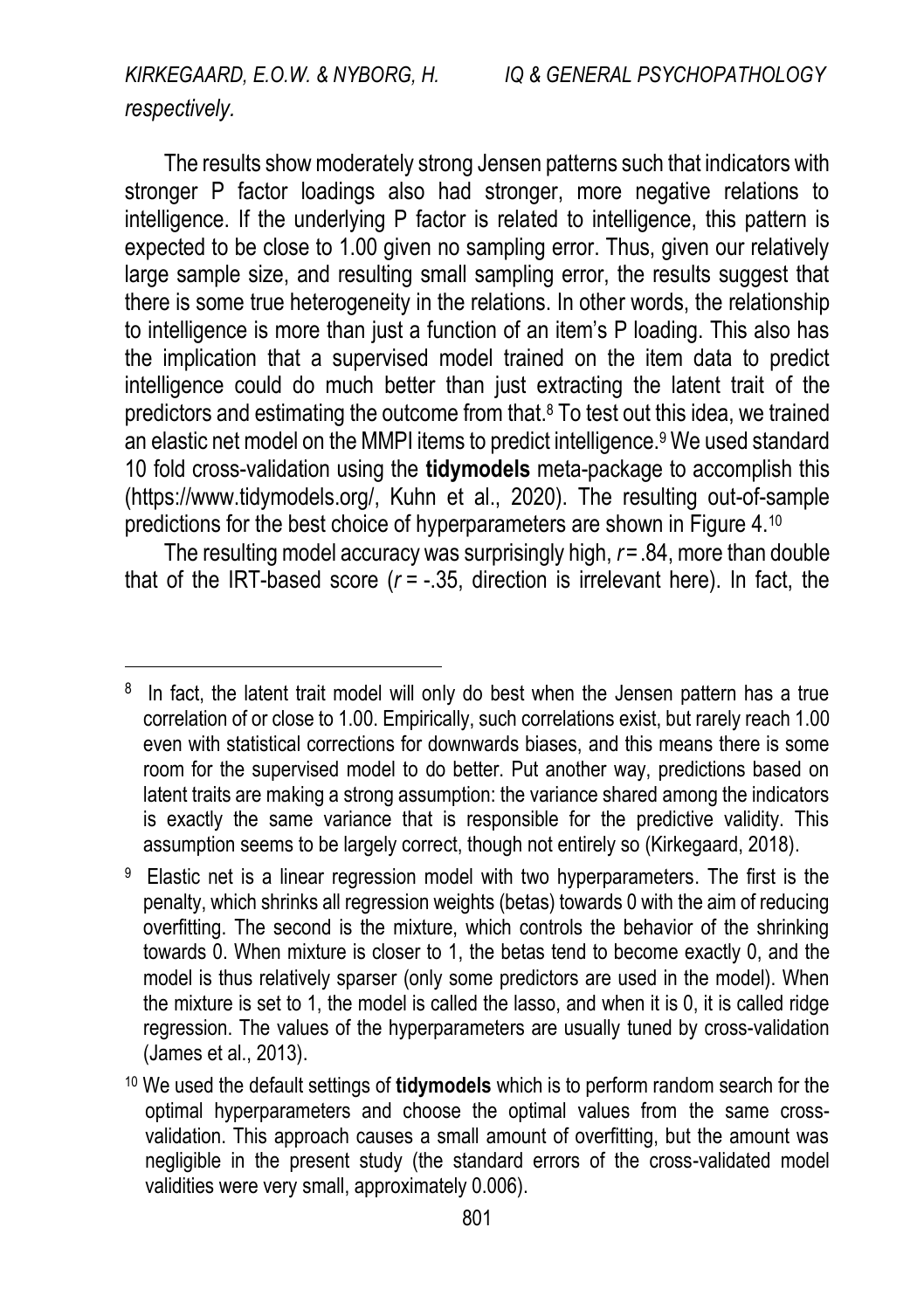predictive accuracy is so high that using this prediction would be superior to using any single test of intelligence, especially an abbreviated test.<sup>11</sup>



**Figure 4.** *Out of sample predictions for intelligence from MMPI items based on the elastic net model, r = .84. Blue line is a LOESS smoothing fit for visual aid.* 

To further examine predictive accuracy, we trained a lasso model to see if a relatively sparse model could be obtained. The validity of the lasso model, however, was essentially identical to the elastic net one, and the optimal lasso fit was not very sparse (363 out of 556 items used).12 Figure 5 shows the relationship between model accuracy and model hyper-parameters for the elastic net.

 $\overline{a}$ <sup>11</sup> Of the 19 tests used to extract *g* in this study, only the AFQT composite given at induction correlated at the same level with the *g* factor (.83, without including itself) as the MMPI based prediction. Thus, this level of model accuracy is roughly equivalent using the AFQT battery to measure intelligence (a battery of 4 tests). For single tests, the ACB verbal test had a correlation of .80 with the *g* factor (not including itself).

 $12$  The similarity of the results is not surprising considering that the lasso is a special case of the elastic net, as noted in a prior footnote.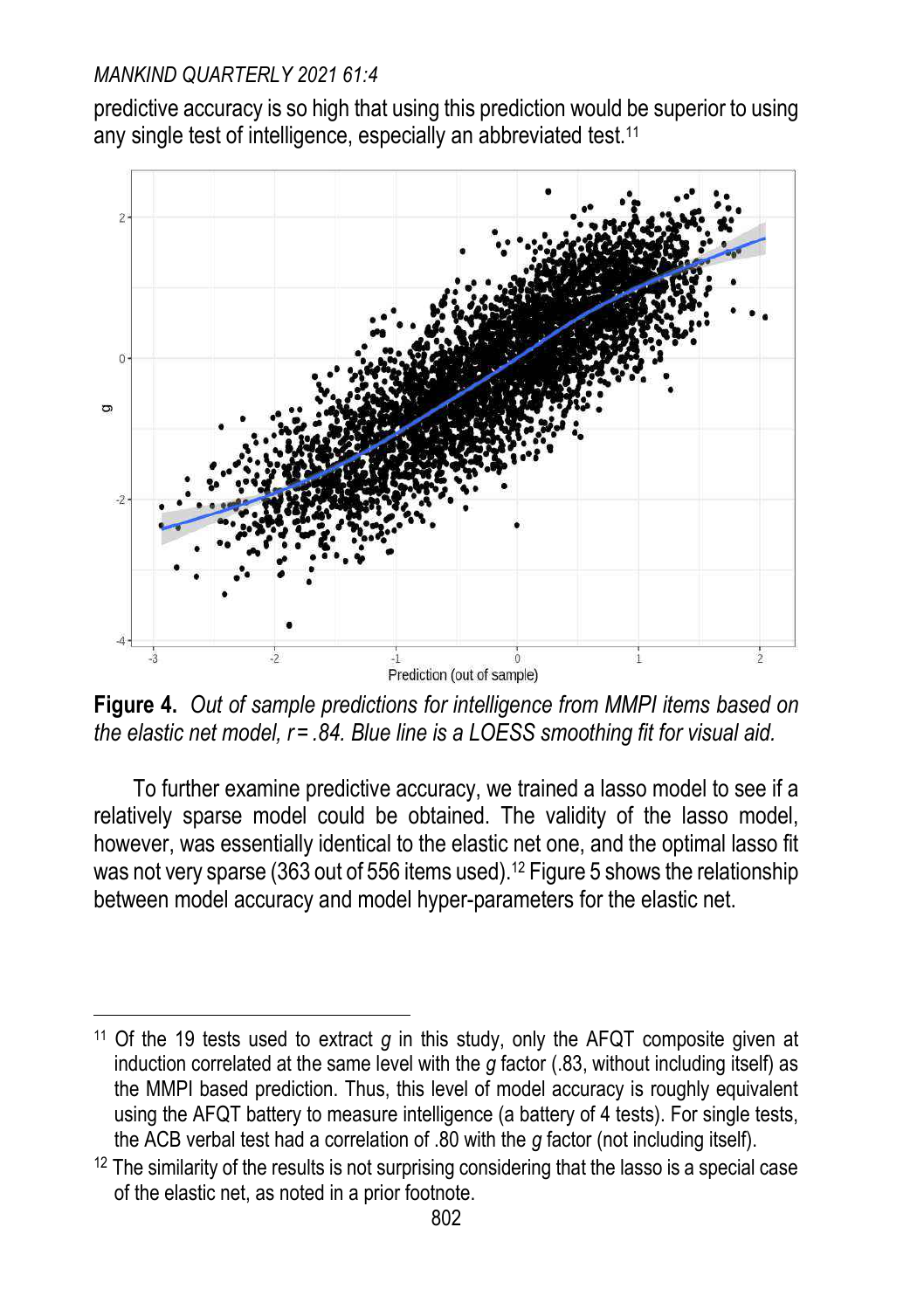

**Figure 5.** *Elastic net hyperparameters and model R<sup>2</sup> in cross-validation. Smoothing done by LOESS.* 

We see that accuracy is highest when some penalization is present and mixture is low (towards ridge regression, i.e., non-sparse). We also fit a random forest model, but this had slightly inferior performance to the elastic net and lasso models (out of sample  $r = .78$ ).

To examine to which degree the model could be abbreviated without loss of accuracy, i.e., based on fewer items, we calculated the cross-validated correlations for different numbers of items, shown in Figure 6.



**Figure 6.** *Model accuracy by number of MMPI items included in the model (crossvalidated).*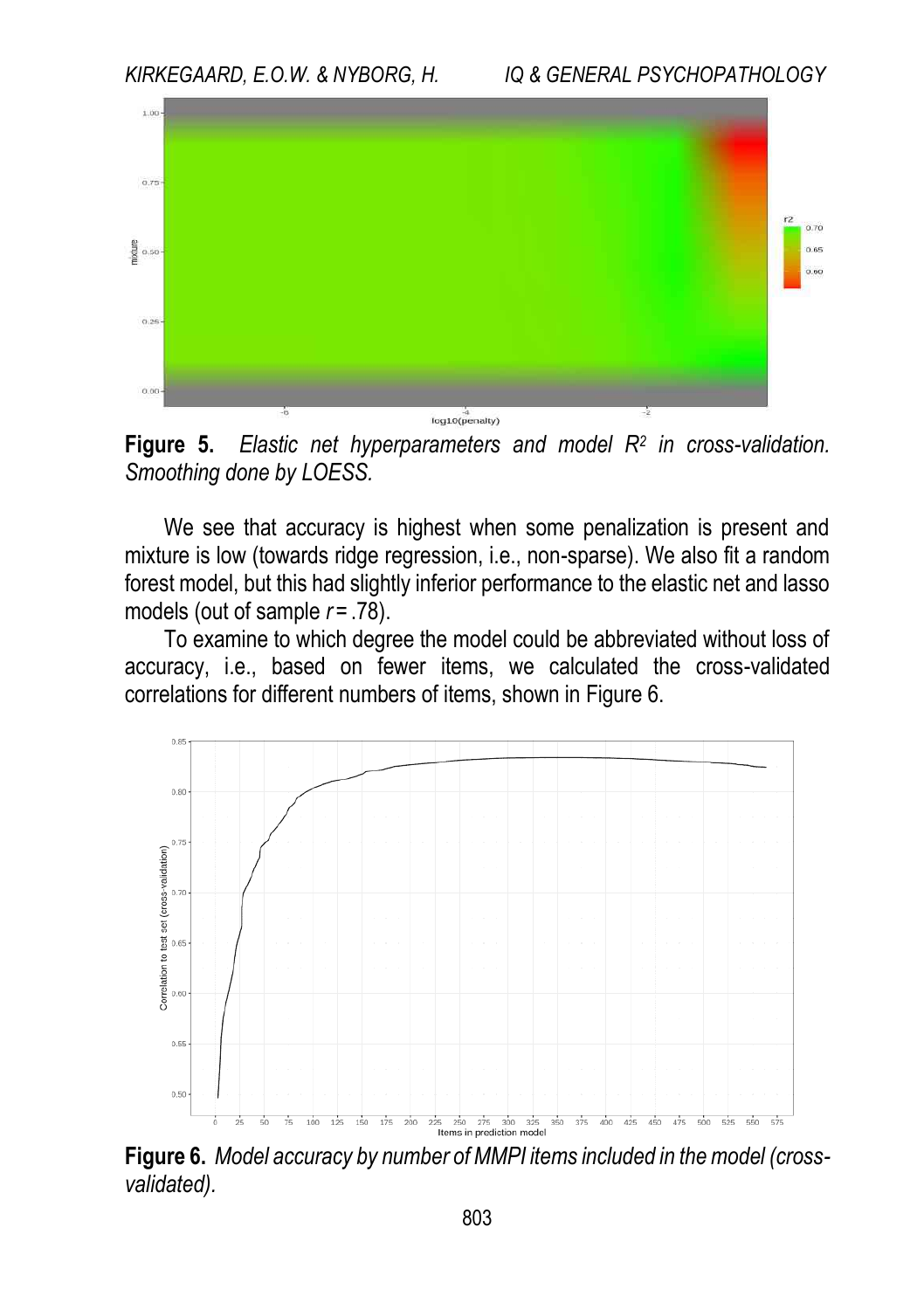$\ddot{ }$ 

It is seen that about 90 items are needed to reach a correlation accuracy of .80, whereas only 3 items are needed to reach .50. This may be surprising, but some items have absolute correlations to *g* of around .40, so it is unsurprising that combining three of them yields a model accuracy at .50. To see whether the predicted *g* scores were biased with regards to demographics or variables of interest, we correlated the original *g* scores and the MMPI-based predicted values with various known correlates of intelligence, shown in Table 4.

By comparing the two columns with *g* and predicted *g*, we see that the values are very similar. The predicted *g* values based on MMPI data behave close to exactly as the real  $q$  values (correlation between the columns  $r = 1.00$ ).<sup>13</sup> This is reassuring as it shows the model isn't introducing construct irrelevant variance into the predictions. In fact, the correlation sizes are not different either, suggesting that the remaining variance in the *g* scores is not predictive of outcomes.

|             | <b>Measured</b><br>g | Predicted<br>g | Educ.   | Income  | Unempl. | Height  | <b>BMI</b> |
|-------------|----------------------|----------------|---------|---------|---------|---------|------------|
| predicted g | 0.86                 |                |         |         |         |         |            |
| Education   | 0.55                 | 0.53           |         |         |         |         |            |
| Income      | 0.40                 | 0.40           | 0.35    |         |         |         |            |
| Unemployed  | $-0.22$              | $-0.23$        | $-0.15$ | $-0.48$ |         |         |            |
| Height      | 0.14                 | 0.14           | 0.09    | 0.09    | $-0.03$ |         |            |
| <b>BMI</b>  | $-0.05$              | $-0.05$        | $-0.02$ | 0.02    | $-0.02$ | $-0.01$ |            |
| Age         | 0.08                 | 0.09           | 0.16    | 0.18    | $-0.11$ | 0.01    | 0.06       |

**Table 4.** *Correlations between measured intelligence (g), MMPI-based predicted intelligence, and various outcomes; predicted g = final predictions from elastic net model (not out of sample).* 

With regards to demographic bias, we tested whether the predicted *g* values worked differently across races. To do this, we fit regression models with the real *g* scores as the outcome, and the predicted g scores as the predictor along with race. Results are shown in Table 5.

<sup>&</sup>lt;sup>13</sup> Similarly, one might ask whether the correlations to the tests used to extract intelligence are similar to their loadings on the *g* factor. The answer is yes, the relationship is nearly perfect, *r* = .97.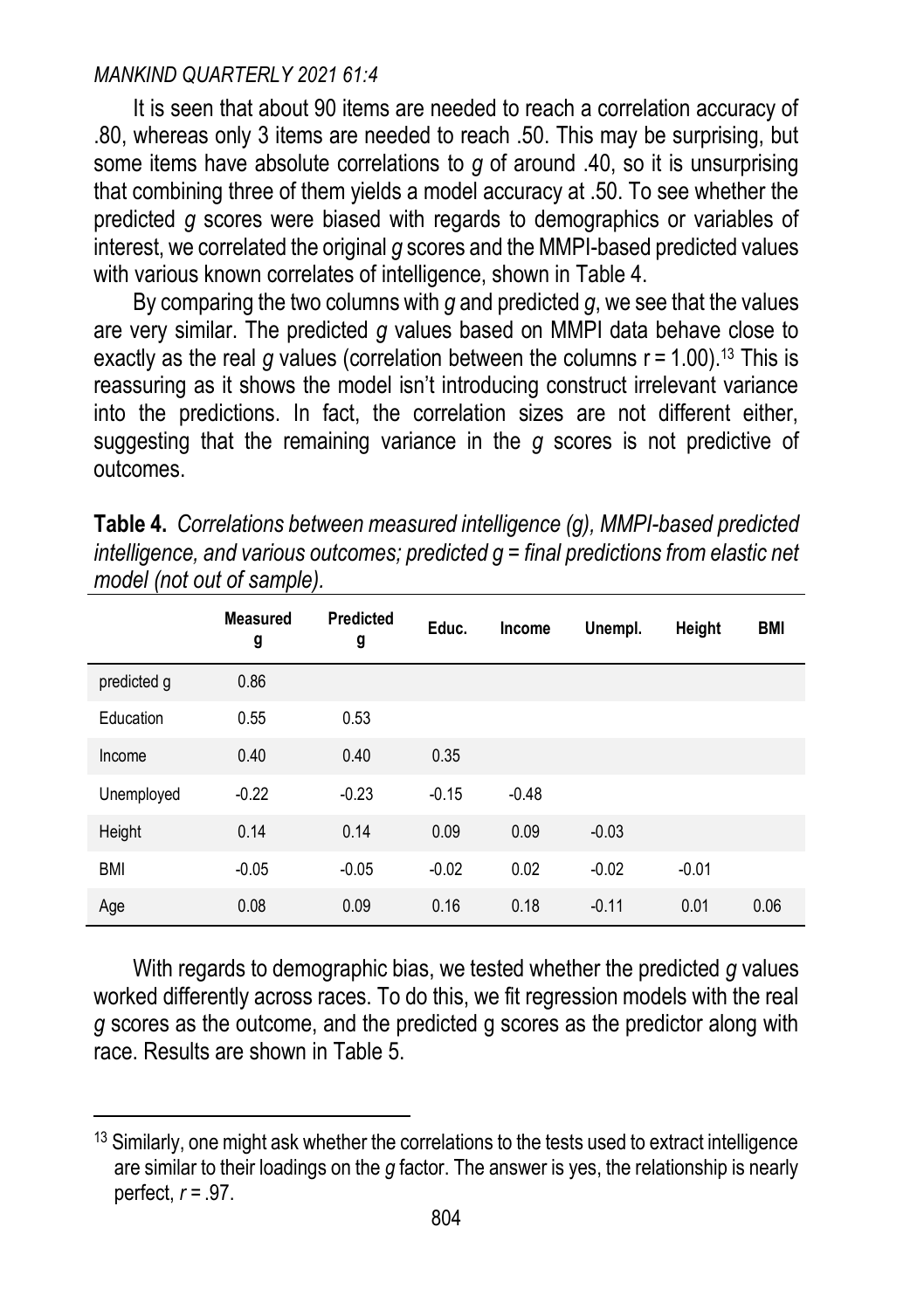**Table 5.** *Regression models comparing the predictive validity of the predicted g scores. Predicted variable is measured* g*. \* p < .01, \*\* p < .005, \*\*\* p < .001. Standard errors in parentheses.*

| <b>Predictor/Model</b> |                  | 2                 | 3                  |
|------------------------|------------------|-------------------|--------------------|
| Intercept              | $0.19***(0.008)$ | $0.22***(0.008)$  | $0.22***(0.008)$   |
| predicted_g            | $0.98***(0.009)$ | $0.95***(0.009)$  | $0.96***(0.010)$   |
| <b>Black</b>           |                  | $-0.25***(0.025)$ | $-0.35***(0.038)$  |
| Hispanic               |                  | $-0.10*(0.037)$   | $-0.15**$ (0.050)  |
| predicted_g · Black    |                  |                   | $-0.11***$ (0.031) |
| predicted_g · Hispanic |                  |                   | $-0.08(0.048)$     |
| $R^2$ adj.             | 0.741            | 0.747             | 0.747              |
| N                      | 4379             | 4379              | 4379               |

We see that adding the race variable (Model 2-3 from 1) has only a minor effect on the model fit (R<sup>2</sup> gain is .006). Because of our large sample size, we still see that the race variables are detected as useful in the model (small p values), both main and (for blacks) interaction effects. Thus, prediction of *g* from MMPI items was not race-invariant. Figure 7 shows the resulting predictive bias.



**Figure 7.** *Predictive validity by race. Lines by LOESS.*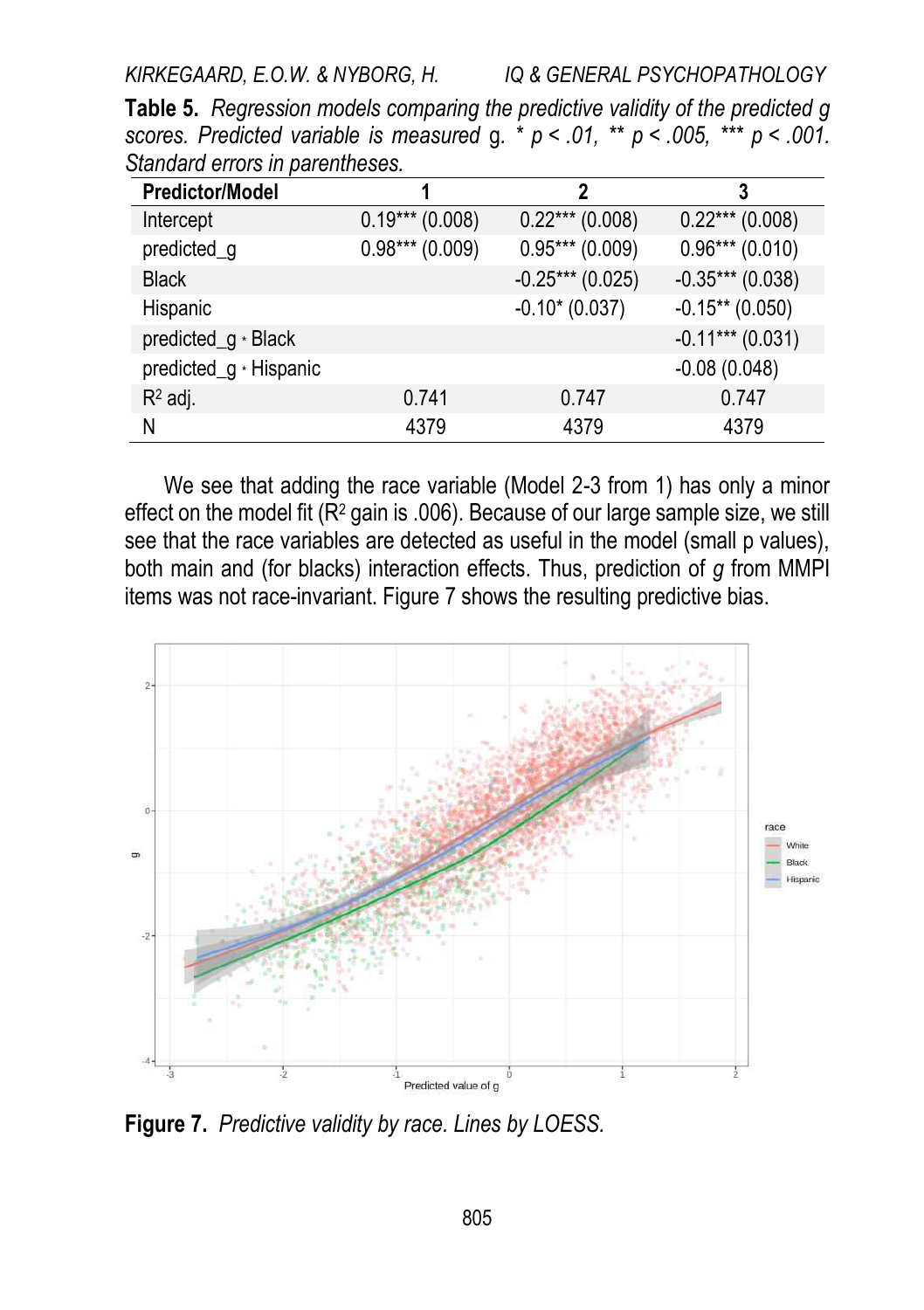We see that the lines are somewhat different. The line for blacks is somewhat below the white line except for the high end of g. In terms of correlations, the values are .85, .83, and .81, for whites, Hispanics, and blacks, respectively.

## **Discussion**

We examined the relationships between the general psychopathology factor (P factor) scored from the MMPI data, and intelligence extracted from a battery of 19 diverse cognitive tests. We find that the scoring method of MMPI data has a large effect on the strength of the association to intelligence. When we extracted the P factor from the 14 MMPI provided scales, the scores correlated at -.25 with intelligence, when we computed a sumscore from the items, the resulting factor correlated -.31 with intelligence, and when we fit an item response theory (IRT, 2PL) model to the item data, the scores from this correlated at -.35 with intelligence. We examined race gaps in the MMPI scores as a validation test, and found that these could be partially (scales-based and sumscores) or entirely (IRT scores) explained as being a function of the intelligence gaps. Furthermore, there was a moderately strong Jensen pattern in the data such that indicators with stronger loadings on the P factor also had more negative relations to intelligence. This pattern was seen for both scales (*r* = -.60) and item (*r* = -.51) factor analysis. The pattern suggests that the underlying construct of the P factor, or some related metric (e.g. network loading, (Christensen & Golino, 2020)) is related to intelligence, though not overwhelmingly so.

To examine whether predictions could be made more accurate by supervised learning, we fit machine learning algorithms (elastic net, lasso, and random forest) to predict intelligence from the MMPI items. Since prior research had indicated that penalized regression approaches work well, we began with an elastic net model. The accuracy of this model was surprisingly high, *r* = .84 in the out-ofsample predictions (standard 10-fold cross-validation). We then fit a lasso (L1 penalization) model to see if we could construct a relatively sparse model, but unfortunately, this was not very successful (363 out of 556 items used at the optimal R<sup>2</sup> ). Finally, we fit a random forest model. This performed slightly worse than the elastic net  $(r = .78)$ . The failure of the random forest model to do better than the elastic net indicates that nonlinear and interaction effects are not important in a given dataset for the purpose of prediction. In other words, the additive assumption is supported for this dataset and outcome variable. Our variables were binary, so linearity is not a potential issue. This finding replicates the result found in a prior study using items from cognitive ability tests to predict an assortment of life outcomes or personal characteristics such as education, income, age, sex (Cutler et al., 2019; see appendix for a summary of this study).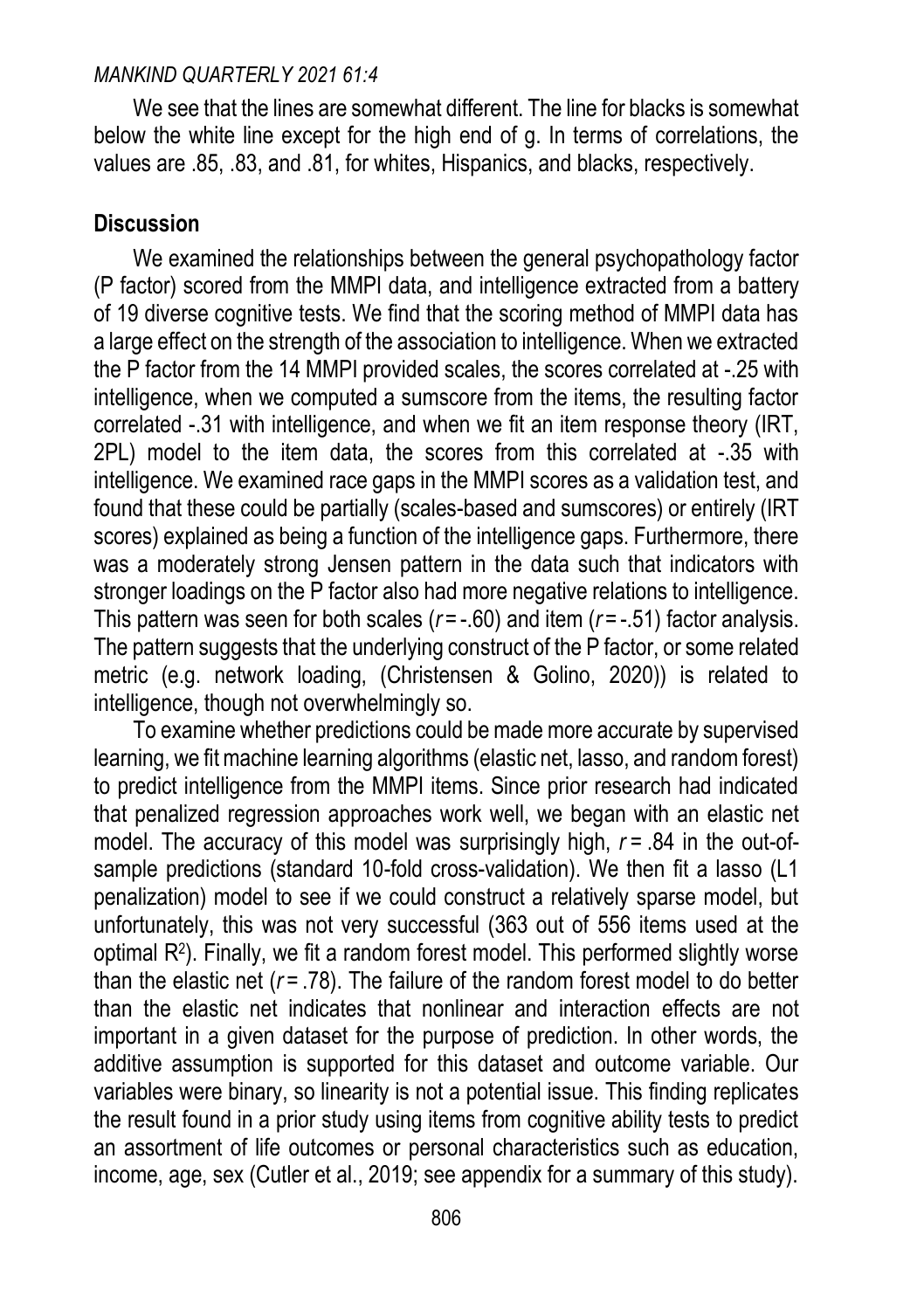The accuracy of the intelligence prediction is so high that unless one has multiple high-quality tests in a dataset, it would be more accurate to impute from MMPI items. If this finding holds and can be generalized to other traits, it has important implications for data collection and expansion. It suggests that it is possible to train machine learning algorithms to predict unobserved traits in datasets as long as these contain a large number of diverse items one can predict from. If the method works, it could augment our existing datasets with new traits for use in many analyses. Similarly, it could be used to improve the estimation of existing traits (i.e. reduce measurement error). One far-reaching idea here is that we could collect new datasets that contain items found in an old dataset as well as traits of interest that are missing in the old datasets. We then train a model to predict the desired but missing traits on the new data, and apply it to the old dataset. In this way, we can potentially choose and add new variables to existing datasets where the subjects are no longer available for measurement (e.g. deceased). The question of whether this approach would be successful depends on the ability of the predictive models to generalize across traits and datasets that were perhaps collected across decades in time.

A related approach to the one advocated above is combining and abbreviating scales (Eisenbarth et al., 2015; Yarkoni, 2010, 2015). Currently, most scales were and are developed with factorial purity in mind, often simply measured with Cronbach's alpha. People strive to create items that measure one trait only (weak cross-loadings) and measure it well (high loading). While this is good in some ways, it is highly inefficient. From an informative theoretic perspective, high correlations between items in a survey indicate redundancy. Cronbach's alpha is probably mainly used because it is taken as a proxy for what we really want, test-retest reliability (Revelle & Condon, 2019). However, it is possible to have a test with alpha reliability of approximately 0 while having very high retest reliability. If instead one had a pool of items that measured multiple or even many traits at once, one could develop models on these to simultaneously score the various traits. This could potentially result in quite short surveys or tests that measure a lot of aspects just as well as now by exploiting the cross-loadings properly. Based on this perspective, what one should strive for in items is in fact high cross-loadings and high test-retest reliability. A variety of algorithms have been suggested for shortening tests without causing increased construct validity, by directly training to retain a subset of items that retain the scale's relations to criterion variables. This approach is similar to the one used here, even more advanced (Raborn & Leite, 2020; Schroeders et al., 2016). We found, however, without such direct criteria related training that the results nevertheless did not indicate any construct contamination or invalidity.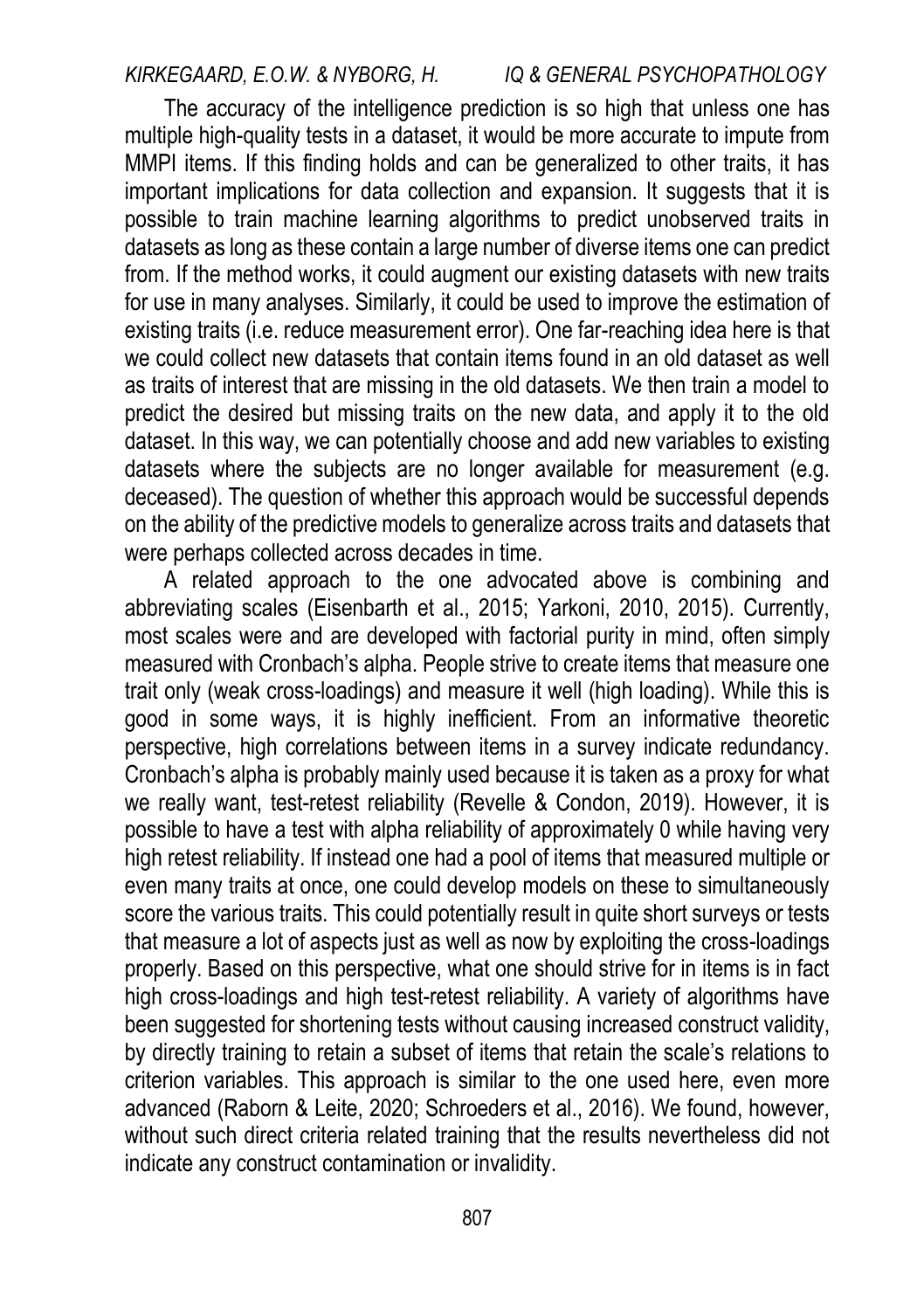$\ddot{ }$ 

Another way to think about the results is in terms of Paul Meehl's crud factor, which is the tendency for everything to be correlated with everything else. although usually weakly.14 In fact, Edward L. Thorndike had already described a stronger version of this idea in 1920: "... in human nature good traits go together. To him that hath a superior intellect is given also on the average a superior character; the quick boy is also in the long run more accurate; the able boy is also more industrious. There is no principle of compensation whereby a weak intellect is offset by a strong will, a poor memory by good judgment, or a lack of ambition by an attractive personality. Every pair of such supposed compensating qualities that have been investigated has been found really to show correspondence." (Thorndike, 1920). Another way to state the same is to say that the true distribution of correlations among variables is importantly moved away from zero, forming a kind of mixed distribution, perhaps with 2 modes around +/- .10 or thereabouts. Thus, the reason why the results in the present study are so strong is that we sampled a very large collection of items with a sufficiently large sample size to enable us to find the most predictive items without much overfitting. In fact there are a number of single items with latent correlations to *g* above |.40|, which is quite impressive for single items.

The main limitations of the current study are as follows. First, we used a single dataset, so it is not known to which extent the results will generalize across datasets. Because our sample size is relatively large, pure sampling error is not a likely problem with our general findings. Thus, an important task for future work is finding datasets that contain the same pool of item data, and examining predictive validity across datasets. It is particularly important to examine whether cross-dataset validity is stable for datasets collected decades apart, or whether it decays quickly; and whether or not it is stable across countries. In fact, whether this is the case is equivalent to asking whether the relations between traits that the models rely upon change much over time and are different in different places. If not, then the models should remain valid for datasets collected decades apart.

Second, we only had relatively large samples for whites, Hispanics and blacks. It's possible that the results work differently for other populations or racial groups. Our analyses of predictive invariance of the predicted intelligence scores revealed some departure from perfection. In fact, such results are expected on theoretical grounds in some cases (Borsboom et al., 2008). Specifically, unequal

 $14$  In fact, Meehl (1986, 1990) ascribes this name to David T. Lykken in a book chapter published before his well-known 1990 article. He had, however, discussed the idea without the name decades earlier. For a historical review of the general "everything is correlated" idea, see [Branwen \(2014\).](https://www.zotero.org/google-docs/?XXhBCo)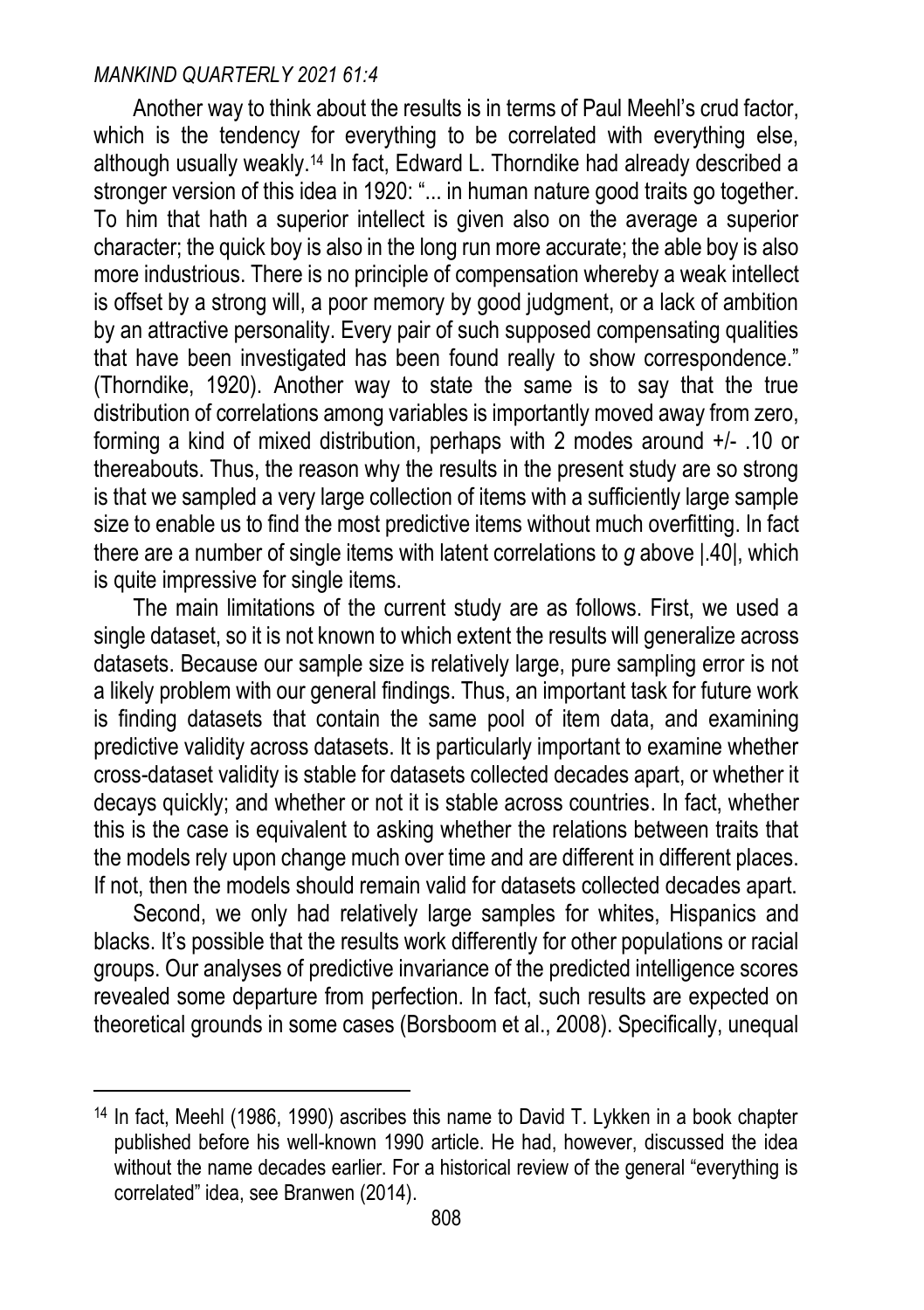variances across subgroups will result in deviations from predictive invariance. The appendix contains descriptive statistics for the primary variables.

Third, the dataset here concerns only men, only people who had military experience, and covered a fairly narrow age range. It is possible that this lack of diversity in demographics has impacted the results. In fact, a general narrowing of diversity in a sample is expected to lower trait correlations (range restriction). Thus, based on this limitation, one might expect results to be stronger with more diverse samples.

## **Acknowledgements and supplementary materials**

We would like to thank the US Department of Defense for collecting this detailed dataset and putting it in the public domain. All study materials can be found in the OSF repository at [https://osf.io/dbn4k/.](https://osf.io/dbn4k/) Additionally, the R notebook from the study is available a[t https://rpubs.com/EmilOWK/VES\\_MMPI](https://rpubs.com/EmilOWK/VES_MMPI).

### **References**

Al-Bursan, I.S., Kirkegaard, E.O.W., Fuerst, J., Bakhiet, S.F.A., Al Qudah, M.F., Hassan, E.M.A.H. & Abduljabbar, A.S. (2018). Sex differences in 32,347 Jordanian 4<sup>th</sup> graders on the National Exam of Mathematics. *Journal of Individual Differences* 40: 71- 81[. https://doi.org/10.1027/1614-0001/a000278](https://doi.org/10.1027/1614-0001/a000278)

Alegre, A., Pérez-Escoda, N. & López-Cassá, E. (2019). The relationship between trait emotional intelligence and personality. Is trait EI really anchored within the Big Five, Big Two and Big One frameworks? *Frontiers in Psychology 10: 866.* 

Barron, F. (1953). An ego-strength scale which predicts response to psychotherapy. *Journal of Consulting Psychology* 17: 327333.<https://doi.org/10.1037/h0061962>

Bayroff, A.G. & Fuchs, E.F. (1970). *The Armed Services Vocational Aptitude Battery*. U.S. Army Behavior and Systems Research Laboratory. <https://apps.dtic.mil/docs/citations/AD0706832>

Borsboom, D., Romeijn, J.-W. & Wicherts, J.M. (2008). Measurement invariance versus selection invariance: Is fair selection possible? *Psychological Methods* 13: 75-98. <https://doi.org/10.1037/1082-989X.13.2.75>

Branwen, G. (2014). *Everything is correlated*.<https://www.gwern.net/Everything>

Buechley, R. & Ball, H. (1952). A new test of "validity" for the group MMPI. *Journal of Consulting Psychology* 16: 299-301.<https://doi.org/10.1037/h0053897>

Caspi, A., Houts, R.M., Belsky, D.W., Goldman-Mellor, S.J., Harrington, H., Israel, S., Meier, M.H., Ramrakha, S., Shalev, I., Poulton, R. & Moffitt, T.E. (2014). The p factor: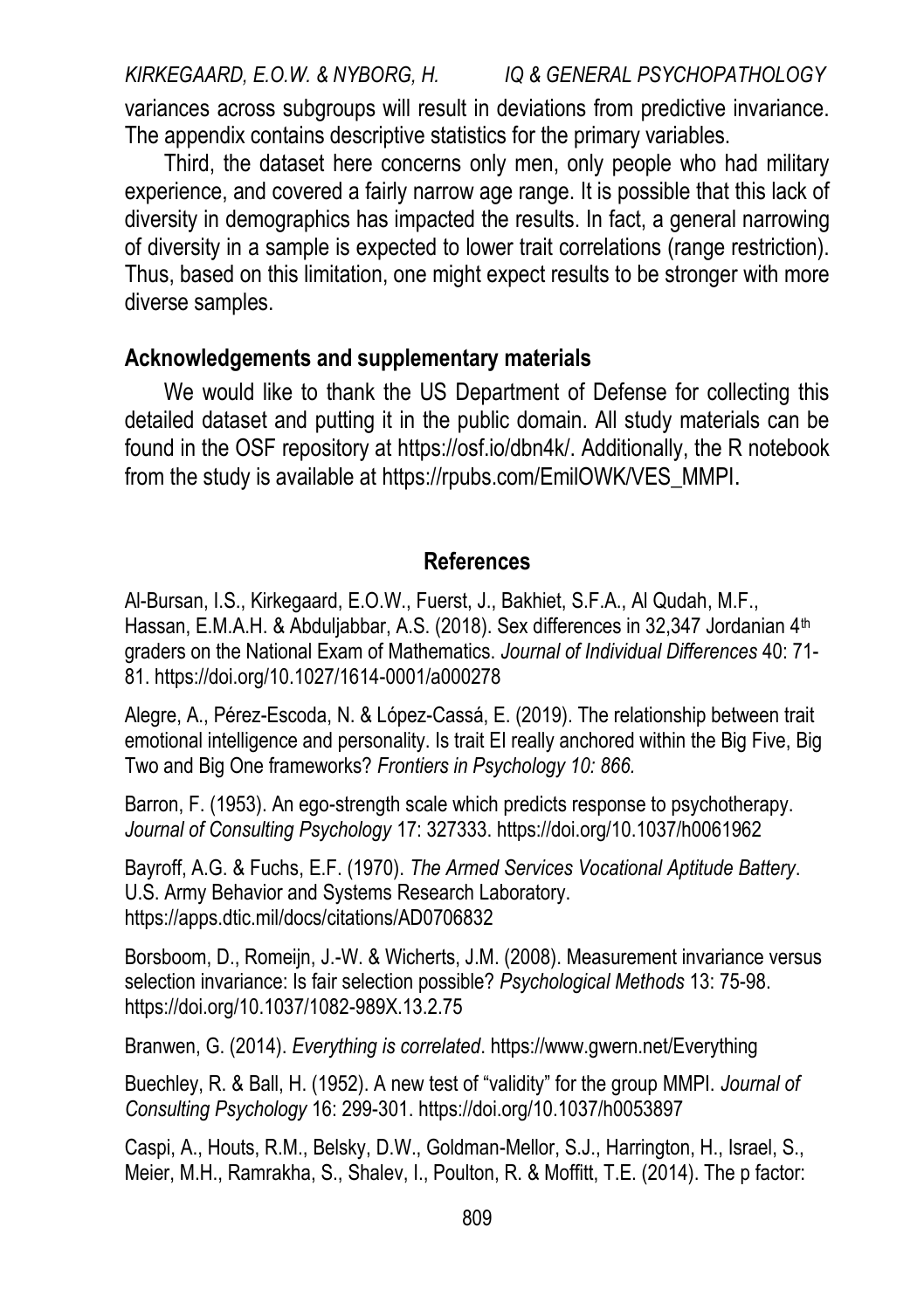One general psychopathology factor in the structure of psychiatric disorders? *Clinical Psychological Science* 2: 119-137[. https://doi.org/10.1177/2167702613497473](https://doi.org/10.1177/2167702613497473) 

Centers for Disease Control (1989). *Health status of Vietnam veterans*, Vol. I, Synopsis. Atlanta, GA: US Department of Health and Human Services.

Chalmers, P., Pritikin, J., Robitzsch, A., Zoltak, M., Kim, K., Falk, C.F., Meade, A., Schneider, L., King, D., Liu, C.-W. & Oguzhan, O. (2020). *mirt: Multidimensional Item Response Theory* (1.32.1) [Computer software]. [https://CRAN.R-project.org/package=mirt](https://cran.r-project.org/package=mirt) 

Choca, J.P., Peterson, C.A. & Shanley, L.A. (1986). Factor analysis of the Millon Clinical Multiaxial Inventory. *Journal of Consulting and Clinical Psychology* 54: 253-255. [https://doi.org/10.1037//0022-006x.54.2.253](https://doi.org/10.1037/0022-006x.54.2.253) 

Christensen, A.P. & Golino, H. (2020). Statistical equivalency of factor and network loadings [Preprint]. PsyArXiv.<https://doi.org/10.31234/osf.io/xakez>

Cortina, J.M., Doherty, M.L., Kaufman, G. & Smith, R.G. (1992). The "Big Five" Personality Factors in the Ipi and Mmpi: Predictors of Police Performance. *Personnel Psychology* 45: 119-140.<https://doi.org/10.1111/j.1744-6570.1992.tb00847.x>

Cox, A.C., Weed, N.C. & Butcher, J.N. (2009). *The MMPI-2: History, Interpretation, and Clinical Issues*. Oxford Univ. Press. <https://doi.org/10.1093/oxfordhb/9780195366877.013.0014>

Cutler, A., Dunkel, C.S., McLoughlin, S. & Kirkegaard, E.O.W. (2019). Machine learning psychometrics: Improved cognitive ability validity from supervised training on item level data. *International Society for Intelligence Research, Minneapolis, MN, USA*. [https://www.researchgate.net/publication/334477851\\_Machine\\_learning\\_psychometrics](https://www.researchgate.net/publication/334477851_Machine_learning_psychometrics_Improved_cognitive_ability_validity_from_supervised_training_on_item_level_data) Improved cognitive ability validity from supervised training on item level data

Dahlstrom, W., Welsh, G. & Dahlstrom, L. (1975). *An MMPI Handbook Volume I Clinical Interpretation. A Revised Edition*. Univ. Of Minnesota Press.

[DeMars, C. \(2010\).](https://www.zotero.org/google-docs/?EoxqAb) *Item Response Theory*. Oxford University Press.

Eisenbarth, H., Lilienfeld, S.O. & Yarkoni, T. (2015). Using a genetic algorithm to abbreviate the Psychopathic Personality Inventory–Revised (PPI-R). *Psychological Assessment* 27: 194-202.<https://doi.org/10.1037/pas0000032>

Elwood, R.W. (1995). The California Verbal Learning Test: Psychometric characteristics and clinical application. *Neuropsychology Review* 5(3): 173-201.

Framingham, J. (2016, May 17). *Minnesota Multiphasic Personality Inventory (MMPI)*. //psychcentral.com/lib/minnesota-multiphasic-personality-inventory-mmpi/

Gourlay, N. (1980). Psychiatric group dimensions within the pen structure. *Personality and Individual Differences* 1: 121-127. [https://doi.org/10.1016/0191-8869\(80\)90029-X](https://doi.org/10.1016/0191-8869(80)90029-X)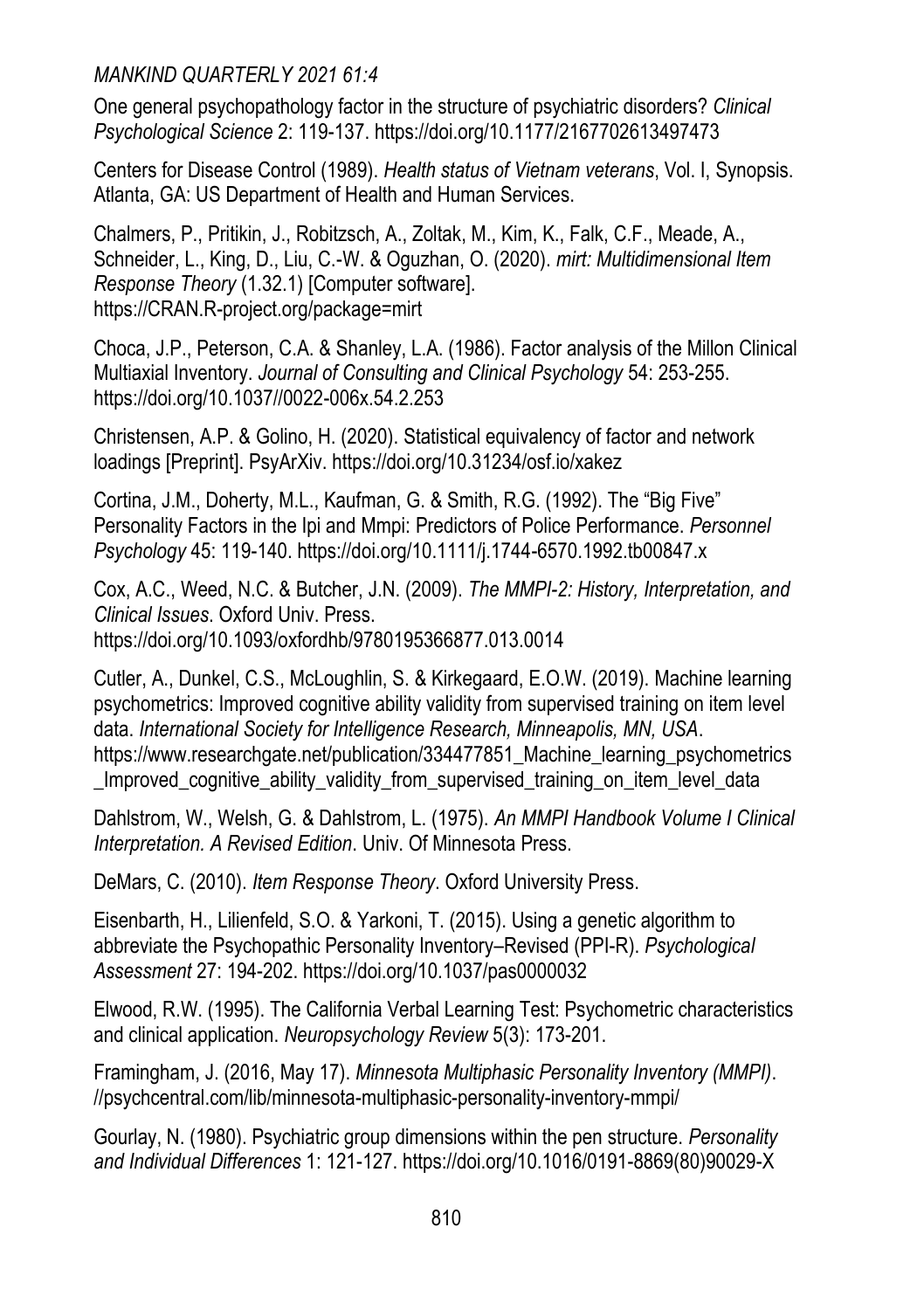*KIRKEGAARD, E.O.W. & NYBORG, H. IQ & GENERAL PSYCHOPATHOLOGY*  Greve, K.W., Stickle, T.R., Love, J.M., Bianchini, K.J. & Stanford, M.S. (2005). Latent

structure of the Wisconsin Card Sorting Test: A confirmatory factor analytic study. *Archives of Clinical Neuropsychology* 20: 355-364. <https://doi.org/10.1016/j.acn.2004.09.004>

Hall, G.C.N., Bansal, A. & Lopez, I.R. (1999). Ethnicity and psychopathology: A metaanalytic review of 31 years of comparative MMPI/MMPI-2 research. *Psychological Assessment* 11: 186-197.<https://doi.org/10.1037/1040-3590.11.2.186>

Haltigan, J.D. (2019). Editorial: Putting practicality into "p": Leveraging general factor models of psychopathology in clinical intervention. *Journal of the American Academy of Child and Adolescent Psychiatry* 58: 751-753.<https://doi.org/10.1016/j.jaac.2019.03.005>

Han, K., Weed, N.C. & McNeal, T.P. (1996). Searching for Conscientiousness on the MMPI-2. *Journal of Personality Assessment* 67: 354-363. [https://doi.org/10.1207/s15327752jpa6702\\_10](https://doi.org/10.1207/s15327752jpa6702_10) 

Irwing, P., Booth, T., Nyborg, H. & Rushton, J.P. (2012). Are *g* and the General Factor of Personality (GFP) correlated? *Intelligence* 40: 296-305. <https://doi.org/10.1016/j.intell.2012.03.001>

James, G., Witten, D., Hastie, T. & Tibshirani, R. (eds.) (2013). *An Introduction to Statistical Learning: With Applications in R*[. Springer.](https://www.zotero.org/google-docs/?EoxqAb) 

Jensen, A.R. (1998). *The g Factor: The Science of Mental Ability*. Praeger.

Kirkegaard, E.O.W. (2018, Oct. 3). The *g* factor and principal components regression. *Clear Language, Clear Mind*.<https://emilkirkegaard.dk/en/?p=7414>

Kirkegaard, E.O.W. & Nyborg, H. (2020). Pupil size and intelligence: A large-scale replication study. *Mankind Quarterly* 60: 525-538.

Kotov, R., Gamez, W., Schmidt, F. & Watson, D. (2010). Linking "big" personality traits to anxiety, depressive, and substance use disorders: A meta-analysis. *Psychological Bulleti[n](file:///D:/MQ%20new/Papers%20under%20review%202021/Summer%202021/)* [136:](https://www.zotero.org/google-docs/?EoxqAb) 768-821.<https://doi.org/10.1037/a0020327>

Kuhn, M., Wickham, H. & RStudio (2020). *tidymodels: Easily Install and Load the "Tidymodels" Packages* (0.1.0) [Computer software]. [https://CRAN.R-project.org/package=tidymodels](https://cran.r-project.org/package=tidymodels) 

Laceulle, O.M., Vollebergh, W.A.M. & Ormel, J. (2015). The structure of psychopathology in adolescence: Replication of a general psychopathology factor in the TRAILS Study. *Clinical Psychological Science* 3: 850-860. <https://doi.org/10.1177/2167702614560750>

Leckliter, I.N., Matarazzo, J.D. & Silverstein, A.B. (1986). A literature review of factor analytic studies of the WAIS-R. *Journal of Clinical Psychology* 42: 332-342. [https://doi.org/10.1002/1097-4679\(198603\)42:2<332::AID-JCLP2270420220>3.0.CO;2-](https://doi.org/10.1002/1097-4679(198603)42:2%3c332::AID-JCLP2270420220%3e3.0.CO;2-2)  $\mathfrak{p}$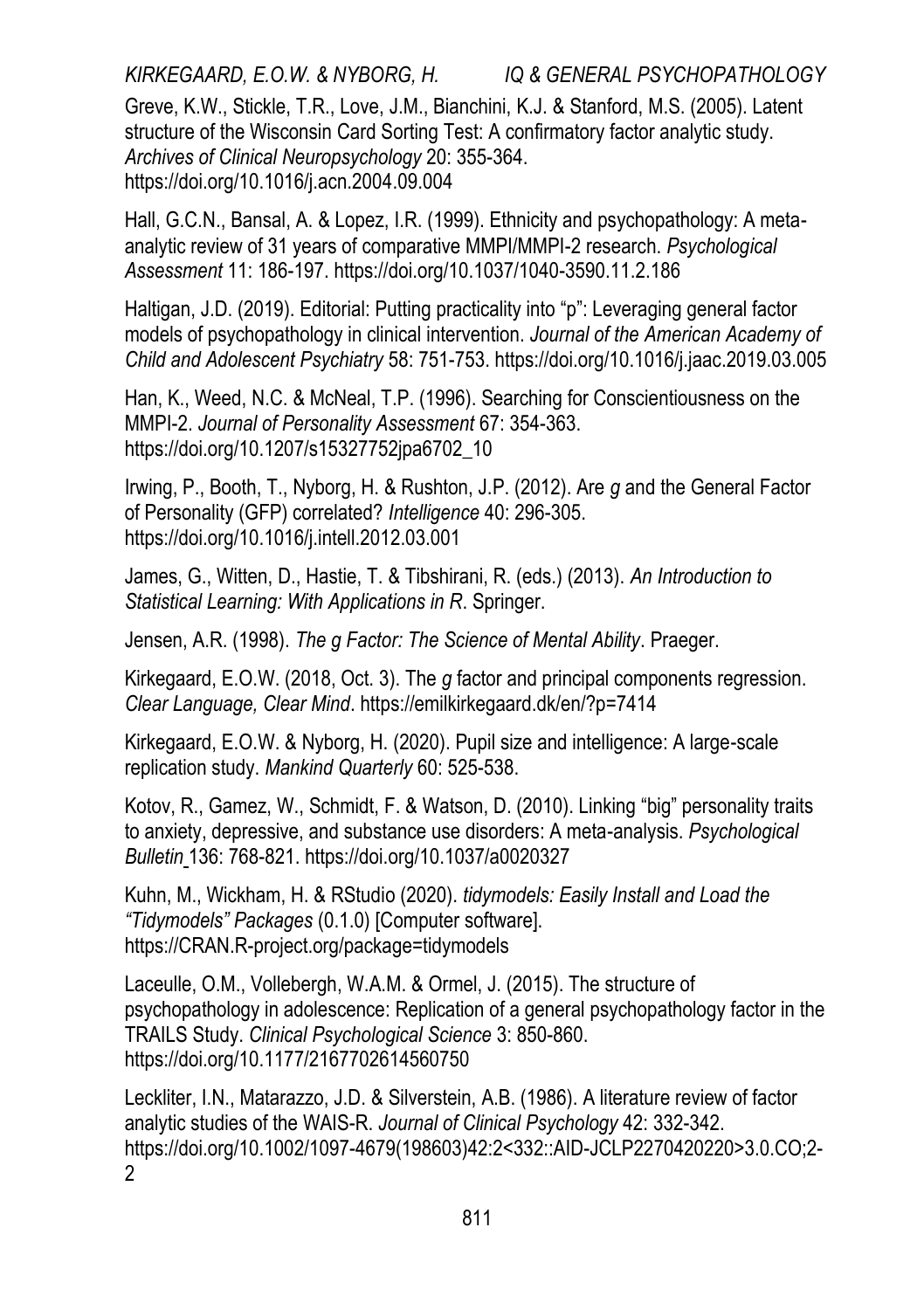Lynn, R. (2002). Racial and ethnic differences in psychopathic personality. *Personality and Individual Differences* 32: 273-316[. https://doi.org/10.1016/S0191-8869\(01\)00029-0](https://doi.org/10.1016/S0191-8869(01)00029-0) 

Martel, M.M., Pan, P.M., Hoffmann, M.S., Gadelha, A., do Rosário, M.C., Mari, J.J., Manfro, G.G., Miguel, E.C., Paus, T., Bressan, R.A., Rohde, L.A. & Salum, G.A. (2017). A general psychopathology factor (P factor) in children: Structural model analysis and external validation through familial risk and child global executive function. *Journal of Abnormal Psychology* 126: 137-148.<https://doi.org/10.1037/abn0000205>

McNeish, D. & Wolf, M.G. (2020). Thinking twice about sum scores. *Behavior Research Methods* 52: 2287-2305.<https://doi.org/10.3758/s13428-020-01398-0>

Meehl, P.E. (1986). What social scientists don't understand. In: D.W. Fiske & R.A. Shweder (eds.), *Metatheory in Social Science: Pluralisms and Subjectivities*, pp. 315- 338.

Meehl, P.E. (1990). Why summaries of research on psychological theories are often uninterpretable. *[Psychological Reports](https://www.zotero.org/google-docs/?EoxqAb)* [66:](https://www.zotero.org/google-docs/?EoxqAb) 195-244. <https://doi.org/10.2466/pr0.1990.66.1.195>

Merrill, R.M. & Heathers, L.B. (1956). The relation of the MMPI to the Edwards Personal Preference Schedule on a college counseling center sample. *Journal of Consulting Psychology* 20: 310-314.<https://doi.org/10.1037/h0047297>

Mõttus, R., Bates, T., Condon, D.M., Mroczek, D. & Revelle, W. (2017). *Your personality data can do more: Items provide leverage for explaining the variance and co-variance of life outcomes*[. https://doi.org/10.31234/osf.io/4q9gv](https://doi.org/10.31234/osf.io/4q9gv) 

Musek, J. (2017). *The General Factor of Personality*. Academic Press.

Neumann, A., Pappa, I., Lahey, B.B., Verhulst, F.C., Medina-Gomez, C., Jaddoe, V.W., Bakermans-Kranenburg, M.J., Moffitt, T.E., van IJzendoorn, M.H. & Tiemeier, H. (2016). Single nucleotide polymorphism heritability of a General Psychopathology Factor in children. *Journal of the American Academy of Child & Adolescent Psychiatry* 55: 1038- 1045[. https://doi.org/10.1016/j.jaac.2016.09.498](https://doi.org/10.1016/j.jaac.2016.09.498) 

Oltmanns, J.R., Smith, G.T., Oltmanns, T.F. & Widiger, T.A. (2018). General factors of psychopathology, personality, and personality disorder: Across domain comparisons. *Clinical Psychological Science* [6:](file:///D:/MQ%20new/Papers%20under%20review%202021/Summer%202021/6) 581-589.<https://doi.org/10.1177/2167702617750150>

[Patalay, P., Fonagy, P., Deighton, J., Belsky, J., Vostanis, P. & Wolpert, M. \(2015\). A](https://www.zotero.org/google-docs/?EoxqAb)  [general psychopathology factor in early adolescence.](https://www.zotero.org/google-docs/?EoxqAb) *British Journal of Psychiatr[y](file:///D:/MQ%20new/Papers%20under%20review%202021/Summer%202021/)* [207:](https://www.zotero.org/google-docs/?EoxqAb)  15-22.<https://doi.org/10.1192/bjp.bp.114.149591>

Pettersson, E, Anckarsäter, H., Gillberg, C. & Lichtenstein, P. (2013). Different neurodevelopmental symptoms have a common genetic etiology. *Journal of Child Psychology and Psychiatry* 54: 1356-1365[. https://doi.org/10.1111/jcpp.12113](https://doi.org/10.1111/jcpp.12113) 

Pettersson, E., Larsson, H. & Lichtenstein, P. (2016). Common psychiatric disorders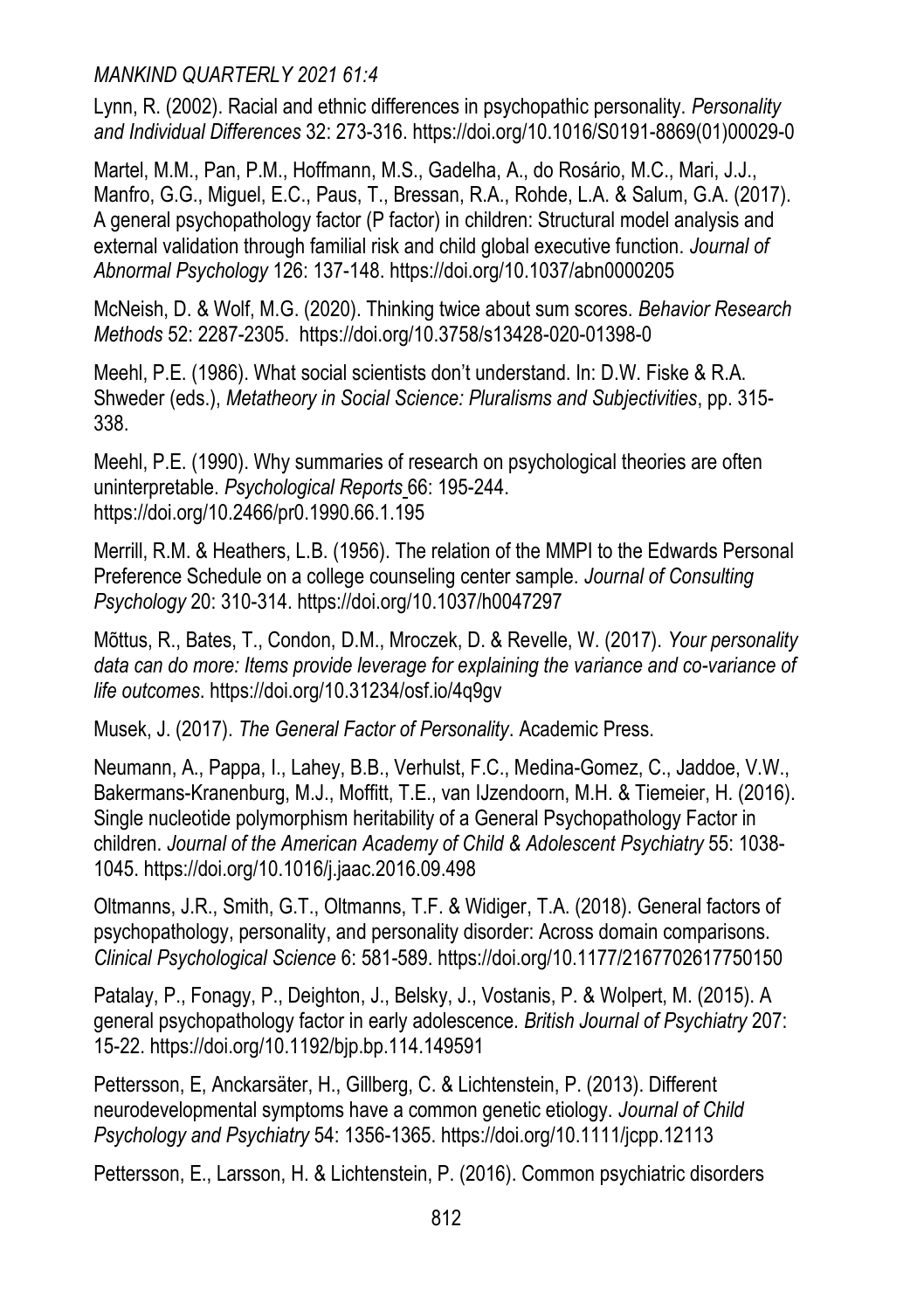share the same genetic origin: A multivariate sibling study of the Swedish population. *Molecular Psychiatry* 21: 717-721.<https://doi.org/10.1038/mp.2015.116>

Pukrop, R., Gentil, I., Steinbring, I. & Steinmeyer, E. (2001). Factorial structure of the German version of the Dimensional Assessment of Personality Pathology–Basic questionnaire in clinical and nonclinical samples. *Journal of Personality Disorders* 15: 450-456[. https://doi.org/10.1521/pedi.15.5.450.19195](https://doi.org/10.1521/pedi.15.5.450.19195) 

Raborn, A. & Leite, W. (2020). *ShortForm: Automatic Short Form Creation* (0.4.6) [Computer software]. [https://CRAN.R-project.org/package=ShortForm](https://cran.r-project.org/package=ShortForm) 

Revelle, W. (2020). *psych: Procedures for Psychological, Psychometric, and Personality Research* (1.9.12.31) [Computer software]. [https://CRAN.R-project.org/package=psych](https://cran.r-project.org/package=psych) 

Revelle, W. & Condon, D.M. (2019). Reliability from α to ω: A tutorial. *Psychological Assessment* 31: 1395-1411.<https://doi.org/10.1037/pas0000754>

Rietz, E.D., Pettersson, E., Brikell, I., Ghirardi, L., Chen, Q., Hartman, C., Lichtenstein, P., Larsson, H. & Kuja-Halkola, R. (2020). ADHD is more closely linked to neurodevelopmental than externalizing and internalizing disorders: A genetically informed multivariate Swedish population study. *MedRxiv*, 2020.02.26.20028175. <https://doi.org/10.1101/2020.02.26.20028175>

Rosenström, T., Gjerde, L.C., Krueger, R.F., Aggen, S.H., Czajkowski, N.O., Gillespie, N.A., Kendler, K.S., Reichborn-Kjennerud, T., Torvik, F.A. & Ystrom, E. (2019). Joint factorial structure of psychopathology and personality. *Psychological Medicine* [49:](https://www.zotero.org/google-docs/?EoxqAb)  2158-2167[. https://doi.org/10.1017/S0033291718002982](https://doi.org/10.1017/S0033291718002982) 

Ruff, R.M. & Parker, S.B. (1993). Gender- and age-specific changes in motor speed and eye-hand coordination in adults: Normative values for the finger tapping and grooved pegboard tests. *Perceptual and Motor Skills* 76(3S): 1219-1230. <https://doi.org/10.2466/pms.1993.76.3c.1219>

Rushton, J.P. (1998). The "Jensen effect" and the "Spearman-Jensen hypothesis" of Black-White IQ differences. *Intelligence* 26: 217-225[. https://doi.org/10.1016/S0160-](https://doi.org/10.1016/S0160-2896(99)80004-X) [2896\(99\)80004-X](https://doi.org/10.1016/S0160-2896(99)80004-X) 

Schroeders, U., Wilhelm, O. & Olaru, G. (2016). Meta-heuristics in short scale construction: Ant colony optimization and genetic algorithm. *PLoS ONE* 11(11): e0167110[. https://doi.org/10.1371/journal.pone.0167110](https://doi.org/10.1371/journal.pone.0167110) 

Shin, M.-S., Park, S.-Y., Park, S.-R., Seol, S.-H. & Kwon, J.S. (2006). Clinical and empirical applications of the Rey–Osterrieth Complex Figure Test. *Nature Protocols* 1(2): 892-899[. https://doi.org/10.1038/nprot.2006.115](https://doi.org/10.1038/nprot.2006.115) 

Smith, G.T., Atkinson, E.A., Davis, H.A., Riley, E.N. & Oltmanns, J.R. (2020). The General Factor of Psychopathology. *Annual Review of Clinical Psycholog[y](file:///D:/MQ%20new/Papers%20under%20review%202021/Summer%202021/)* [16:](https://www.zotero.org/google-docs/?EoxqAb) 75-98. <https://doi.org/10.1146/annurev-clinpsy-071119-115848>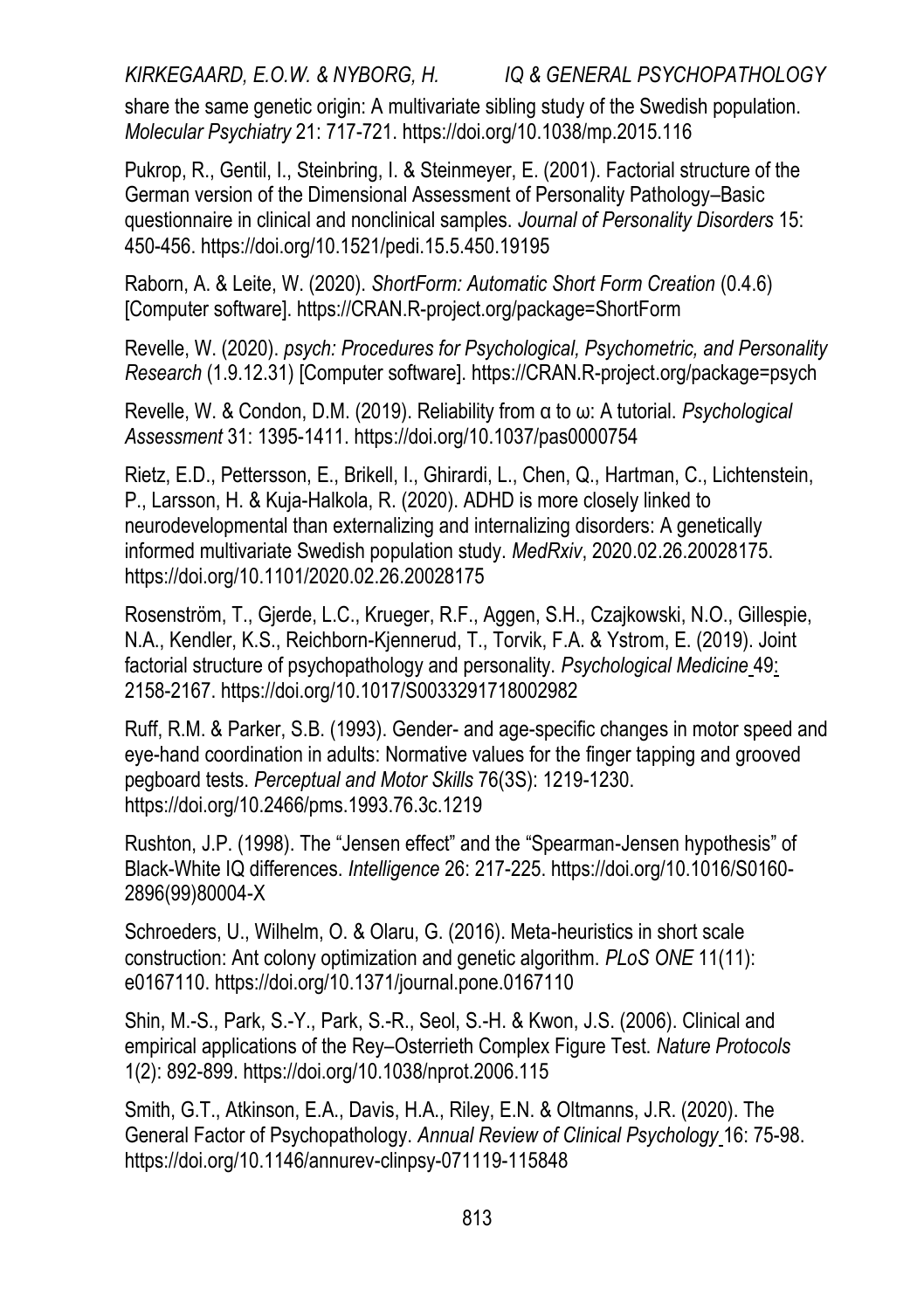Tackett, J.L., Lahey, B.B., Hulle, C.V., Waldman, I., Krueger, R.F. & Rathouz, P.J. (2013). Common genetic influences on negative emotionality and a general psychopathology factor in childhood and adolescence. *Journal of Abnormal Psychology* 122: 1142-1153[. https://doi.org/10.1037/a0034151](https://doi.org/10.1037/a0034151) 

Thorndike, E.L. (1920). Intelligence and its uses. *Harper's Magazine* 140: 227-235.

Tombaugh, T.N. (2006). A comprehensive review of the Paced Auditory Serial Addition Test (PASAT). *Archives of Clinical Neuropsychology* 21: 53-76. <https://doi.org/10.1016/j.acn.2005.07.006>

Trzaskowski, M., Shakeshaft, N.G. & Plomin, R. (2013). Intelligence indexes generalist genes for cognitive abilities. *Intelligence* 41: 560-565. <https://doi.org/10.1016/j.intell.2013.07.011>

Walters, G.D., Knight, R.A., Grann, M. & Dahle, K.-P. (2008). Incremental validity of the Psychopathy Checklist facet scores: Predicting release outcome in six samples. *Journal of Abnormal Psychology* 117: 396-405[. https://doi.org/10.1037/0021-843X.117.2.396](https://doi.org/10.1037/0021-843X.117.2.396) 

Witt, J.C. (1986). Review of the Wide Range Achievement Test-Revised. *Journal of Psychoeducational Assessment* 4: 87-90[. https://doi.org/10.1177/073428298600400110](https://doi.org/10.1177/073428298600400110) 

Yarkoni, T. (2010). The abbreviation of personality, or how to measure 200 personality scales with 200 items. *Journal of Research in Personality* 44: 180-198. <https://doi.org/10.1016/j.jrp.2010.01.002>

Yarkoni, T. (2015). *Internal consistency is overrated, or how I learned to stop worrying and love shorter measures, Part I*[. http://www.talyarkoni.org/blog/2015/01/26/internal](http://www.talyarkoni.org/blog/2015/01/26/internal-consistency-is-overrated-or-how-i-learned-to-stop-worrying-and-love-shorter-measures-part-i/)[consistency-is-overrated-or-how-i-learned-to-stop-worrying-and-love-shorter-measures](http://www.talyarkoni.org/blog/2015/01/26/internal-consistency-is-overrated-or-how-i-learned-to-stop-worrying-and-love-shorter-measures-part-i/)[part-i/](http://www.talyarkoni.org/blog/2015/01/26/internal-consistency-is-overrated-or-how-i-learned-to-stop-worrying-and-love-shorter-measures-part-i/)

## **Appendix**

## **MMPI item examples:**

The MMPI items are often analyzed but rarely presented. Since they are copyrighted, we cannot present them all here. However, the fair use clause of US copyright law allows us to present some of them for discussion. The list below contains the first 25 items from the MMPI 1975 version used in this study.

- 1. I like mechanics magazines.
- 2. I have a good appetite.
- 3. I wake up fresh and rested most mornings.
- 4. I think I would like the work of a librarian.
- 5. I am easily awakened by noise.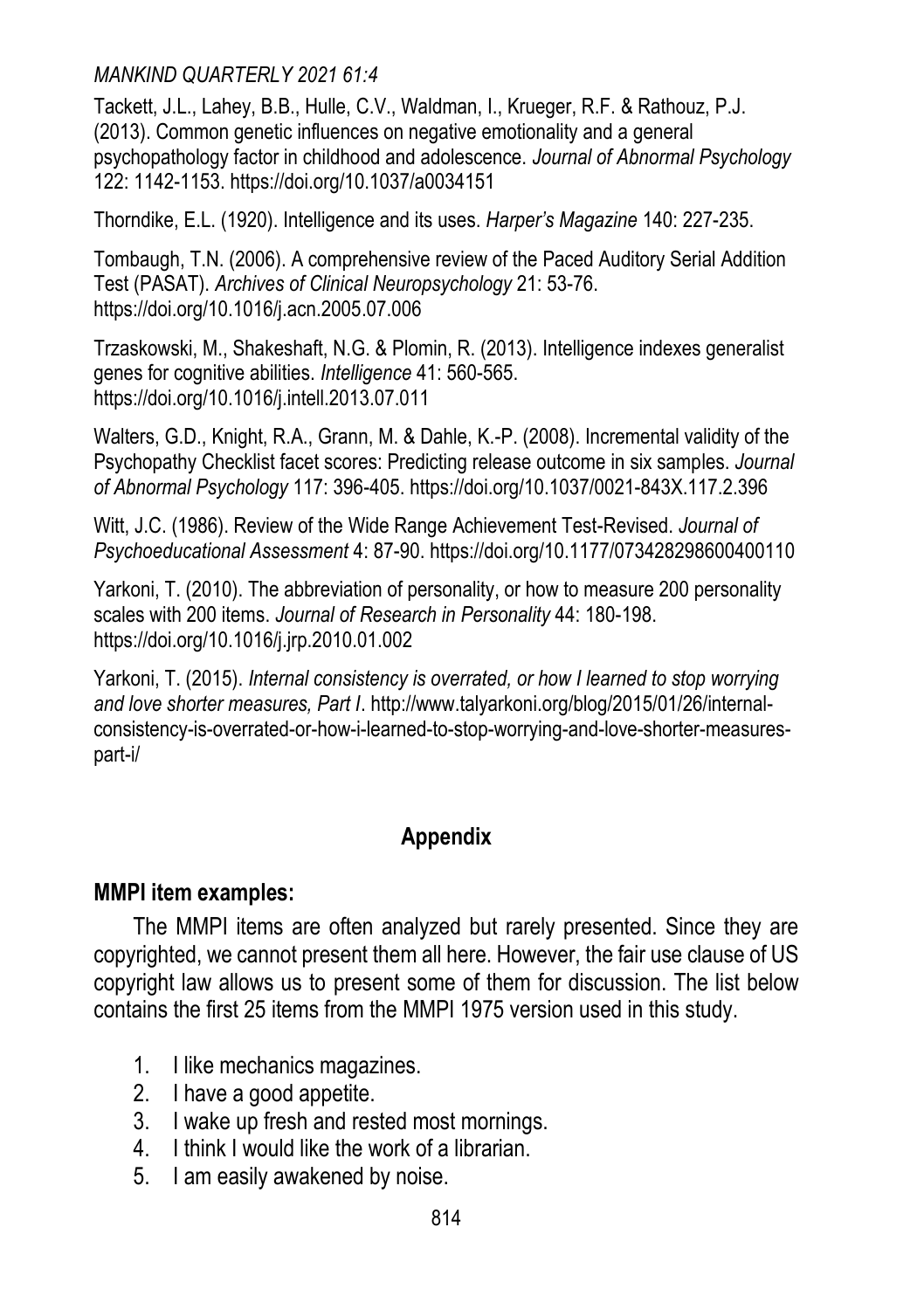- 6. I like to read newspaper articles on crime.
- 7. My hands and feet are usually warm enough.
- 8. My daily life is full of things that keep me interested.
- 9. I am about as able to work as I ever was.
- 10. There seems to be a lump in my throat much of the time.
- 11. A person should try to understand his dreams and be guided by or take warning from them.
- 12. I enjoy detective or mystery stories.
- 13. I work under a great deal of tension.
- 14. I have diarrhea once a month or more.
- 15. Once in a while I think of things too bad to talk about.
- 16. I am sure I get a raw deal from life.
- 17. My father was a good man.
- 18. I am very seldom troubled by constipation.
- 19. When I take a new job, I like to be tipped off on who should be gotten next to.
- 20. My sex life is satisfactory.
- 21. At times I have very much wanted to leave home.
- 22. At times I have fits of laughing and crying that I cannot control.
- 23. I am troubled by attacks of nausea and vomiting.
- 24. No one seems to understand me.
- 25. I would like to be a singer.

## **MMPI top IQ associated items:**

The table below gives the top 25 items with the strongest association with IQ, measured as the IQ gap size between those who answer "yes" and those who answer "no". In empirical fact, these all have negative gaps and positive P loadings, but this is not always the case. The first item with a positive relationship is the 30th. The 7th and 14th items are the same, and show similar associations. There are 15 pairs of duplicated items in the MMPI, designed to measure consistency to guard against random answers (Buechley & Ball, 1952; Merrill & Heathers, 1956).

|    | Item                                                            | Item     | Prevalence | P loading | IQ gap   |
|----|-----------------------------------------------------------------|----------|------------|-----------|----------|
|    | Someone has been trying to poison me.                           | MM010151 | 0.01       | 0.54      | $-15.37$ |
| 2. | I was a slow learner in school.                                 | MM010260 | 0.38       | 0.38      | $-14.85$ |
|    | I commonly hear voices without knowing<br>where they come from. | MM010184 | 0 04       | 0.75      | $-1462$  |
| 4. | Dirt frightens or disgusts me.                                  | MM010510 | 0.08       | 0.47      | $-14.34$ |
| 5. | I hear strange things when I am alone.                          | MM010350 | 0.06       | 0.77      | $-13.86$ |
| 6. | Sexual things disgust me.                                       | MM010470 | 0.03       | 0.36      | $-13.86$ |
|    | I am sure I get a raw deal from life.                           | MM010315 | 0.06       | 0.81      | $-13.81$ |
|    |                                                                 |          |            |           |          |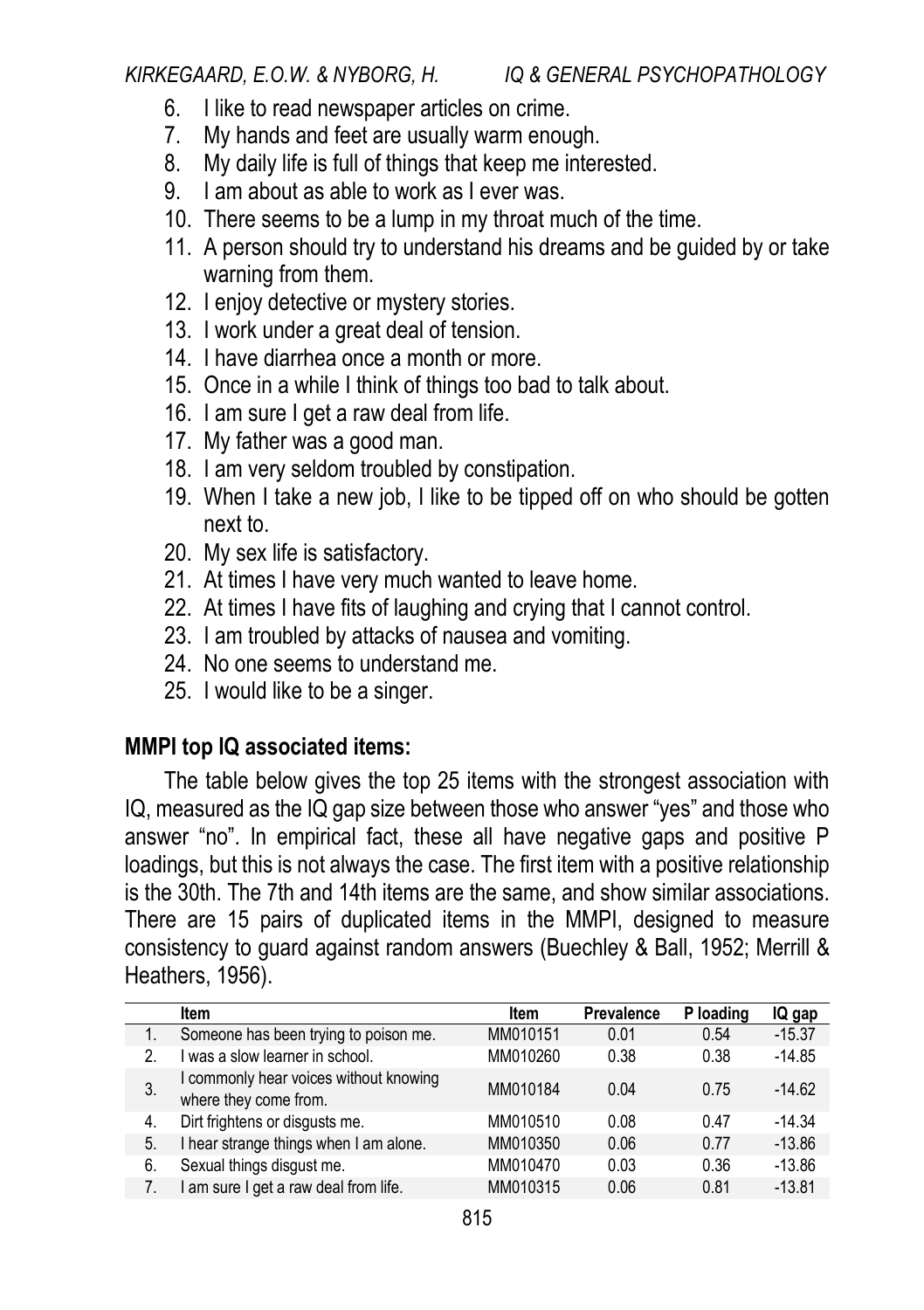|     | Item                                                                                                                                                                             | <b>Item</b> | Prevalence | P loading | IQ gap   |
|-----|----------------------------------------------------------------------------------------------------------------------------------------------------------------------------------|-------------|------------|-----------|----------|
| 8.  | I believe I am being followed.                                                                                                                                                   | MM010123    | 0.02       | 0.74      | $-13.49$ |
| 9.  | A windstorm terrifies me.                                                                                                                                                        | MM010392    | 0.11       | 0.38      | $-13.34$ |
| 10. | In walking I am very careful to step<br>over sidewalk cracks.                                                                                                                    | MM010213    | 0.09       | 0.43      | $-13.31$ |
| 11. | People say insulting and vulgar things<br>about me.                                                                                                                              | MM010364    | 0.11       | 0.66      | $-12.85$ |
| 12. | The future is too uncertain for a person<br>to make serious plans.                                                                                                               | MM010395    | 0.20       | 0.63      | $-12.70$ |
| 13. | I have had attacks in which I could not<br>control my movements or speech but in<br>which I knew what was going on around me.                                                    | MM010194    | 0.06       | 0.61      | $-12.67$ |
| 14. | I am sure I get a raw deal from life.                                                                                                                                            | MM010016    | 0.09       | 0.74      | $-12.60$ |
| 15. | At times I have enjoyed being hurt<br>by someone I loved.                                                                                                                        | MM010363    | 0.03       | 0.67      | $-12.51$ |
| 16. | I believe I am a condemned person.                                                                                                                                               | MM010202    | 0.04       | 0.75      | $-12.28$ |
| 17. | I have often been frightened in the middle<br>of the night.                                                                                                                      | MM010559    | 0.12       | 0.73      | $-12.27$ |
| 18. | Sometimes I am strongly attracted by the<br>personal articles of others such as shoes.<br>gloves, etc., so that I want to handle or steal<br>them though I have no use for them. | MM010085    | 0.01       | 0.61      | $-12.21$ |
| 19. | I feel uneasy indoors.                                                                                                                                                           | MM010365    | 0.10       | 0.60      | $-12.18$ |
| 20. | I believe my sins are unpardonable.                                                                                                                                              | MM010209    | 0.05       | 0.59      | $-12.12$ |
| 21. | Once a week or oftener I feel suddenly<br>hot all over, without apparent cause.                                                                                                  | MM010047    | 0.10       | 0.66      | $-11.91$ |
| 22. | I cannot understand what I read as<br>well as I used to.                                                                                                                         | MM010159    | 0.23       | 0.60      | $-11.74$ |
| 23. | I have certainly had more than my<br>share of things to worry about.                                                                                                             | MM010338    | 0.42       | 0.65      | $-11.72$ |
| 24. | I feel that I have often been punished<br>without cause.                                                                                                                         | MM010157    | 0.13       | 0.77      | $-11.67$ |
| 25. | I am troubled by attacks of nausea<br>and vomiting.                                                                                                                              | MM010023    | 0.03       | 0.66      | $-11.56$ |

## **Cognitive ability battery**

This text is copied from (Kirkegaard & Nyborg, 2020).

- 1. Grooved Pegboard Test (GPT, right hand): A measure of manual dexterity and fine motor speed [\(Ruff & Parker, 1993\).](https://www.zotero.org/google-docs/?u1QSoF) The speed score is the reciprocal of the number of seconds taken to place a set of pegs in a grooved hole as quickly as possible.
- 2. GPT (left hand).
- 3. Paced Auditory Serial Addition Test (PASAT): A measure of mental control, speed, and computational and attentional abilities [\(Tombaugh,](https://www.zotero.org/google-docs/?zuqJ8V)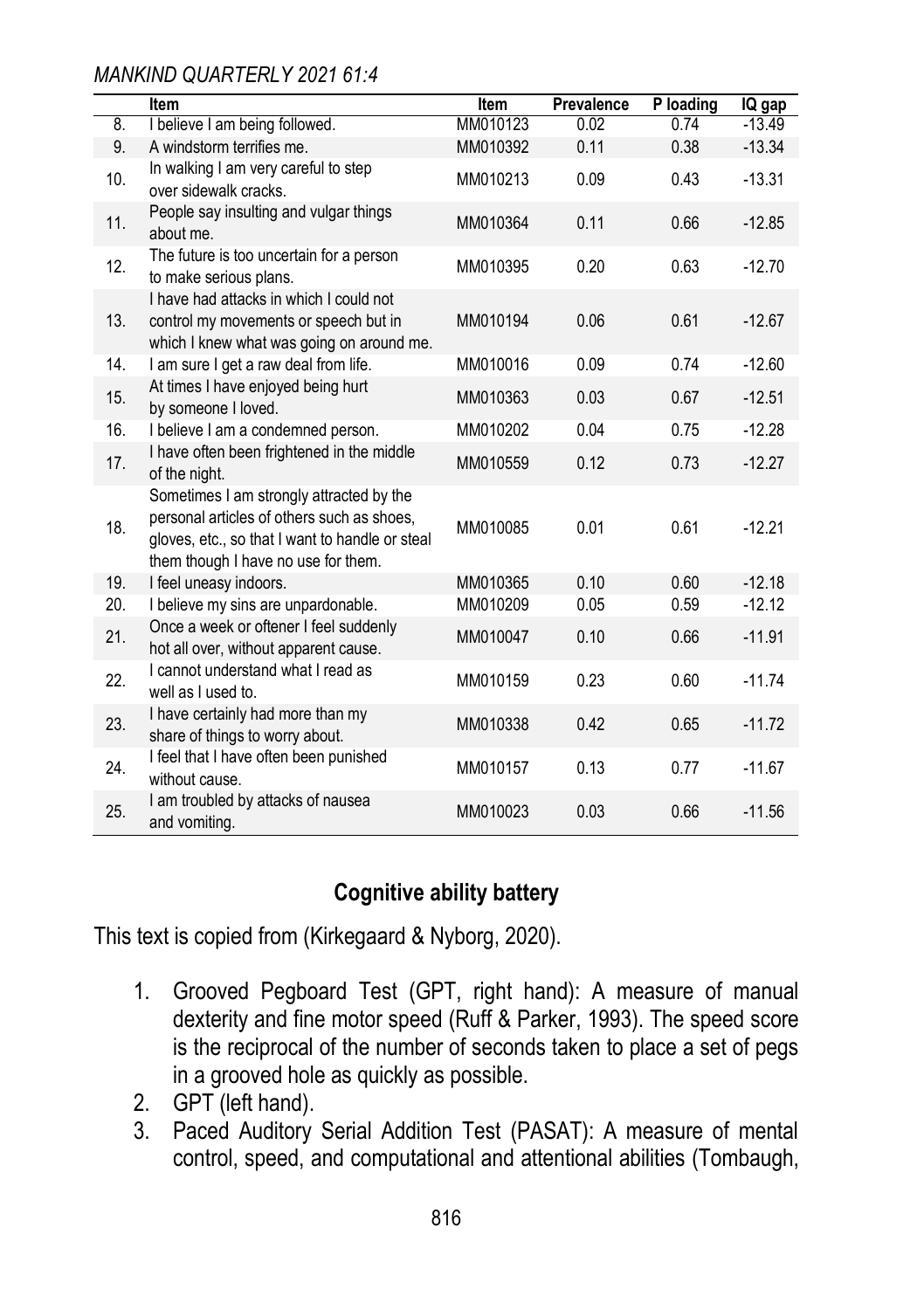[2006\).](https://www.zotero.org/google-docs/?zuqJ8V) The subject mentally adds a sequence of numbers in rapid succession. Score is the total number of correct responses.

- 4. Rey-Osterrieth Complex Figure Drawing (CFD): A measure of visuospatial ability and memory (Shin et al., 2006). The direct copy score (CFDD) is given from a subject reproducing a complex spatial figure while the figure is in full view.
- 5. CFD, copy from immediate recall. The immediate recall score (CFDI) is given from a subject reproducing a complex spatial figure immediately after being shown it.
- 6. CFD, copy from delayed recall. The delayed recall score (CFDL) is given from a subject being exposed to a complex spatial figure and, after 20 minutes of other activities, drawing it.
- 7. Wechsler Adult Intelligence Scale-Revised (WAIS-R), general information (Leckliter et al., 1986). A test of general knowledge.
- 8. WAIS-R, block design. A test of spatial ability.
- 9. Word List Generation Test (WLGT). A measure of verbal fluency. The subject generates as many words as possible which begin with the letters F, A, and S for 60 seconds. The score is the total number of words generated.
- 10. Wisconsin Card Sort Test (WCST). A measure of executive function (Greve et al., 2005). The score is the ratio of correct responses to countable responses.
- 11. Wide Range Achievement Test (WRAT). Measures ability to read aloud a list of single words (untimed) (Witt, 1986).
- 12. California Verbal Learning Test (CVLT). A measure of verbal learning and memory [\(Elwood, 1995\).](https://www.zotero.org/google-docs/?BrR7Gb) The subject recalls a list of 16 words over 5 repeated learning trials. The score is the total correct over 5 trials.
- 13. Army Classification Battery (ACB). A verbal test administered at induction (ACBVE) (Bayroff & Fuchs, 1970).
- 14. ACB verbal. Administered at the follow-up interview (ACBVL).
- 15. ACB arithmetic reasoning test. An arithmetic test administered at induction (ACBAE).
- 16. ACB arithmetic. Administered at the follow-up interview (ACBAL).
- 17. Pattern Analysis Test (PAT). A measure of pattern recognition administered at induction.
- 18. General Information Test (GIT). A test of general knowledge administered at induction.
- 19. Armed Forces Qualification Test (AFQT). A general aptitude battery. This measure is the total score on four subtests (word knowledge,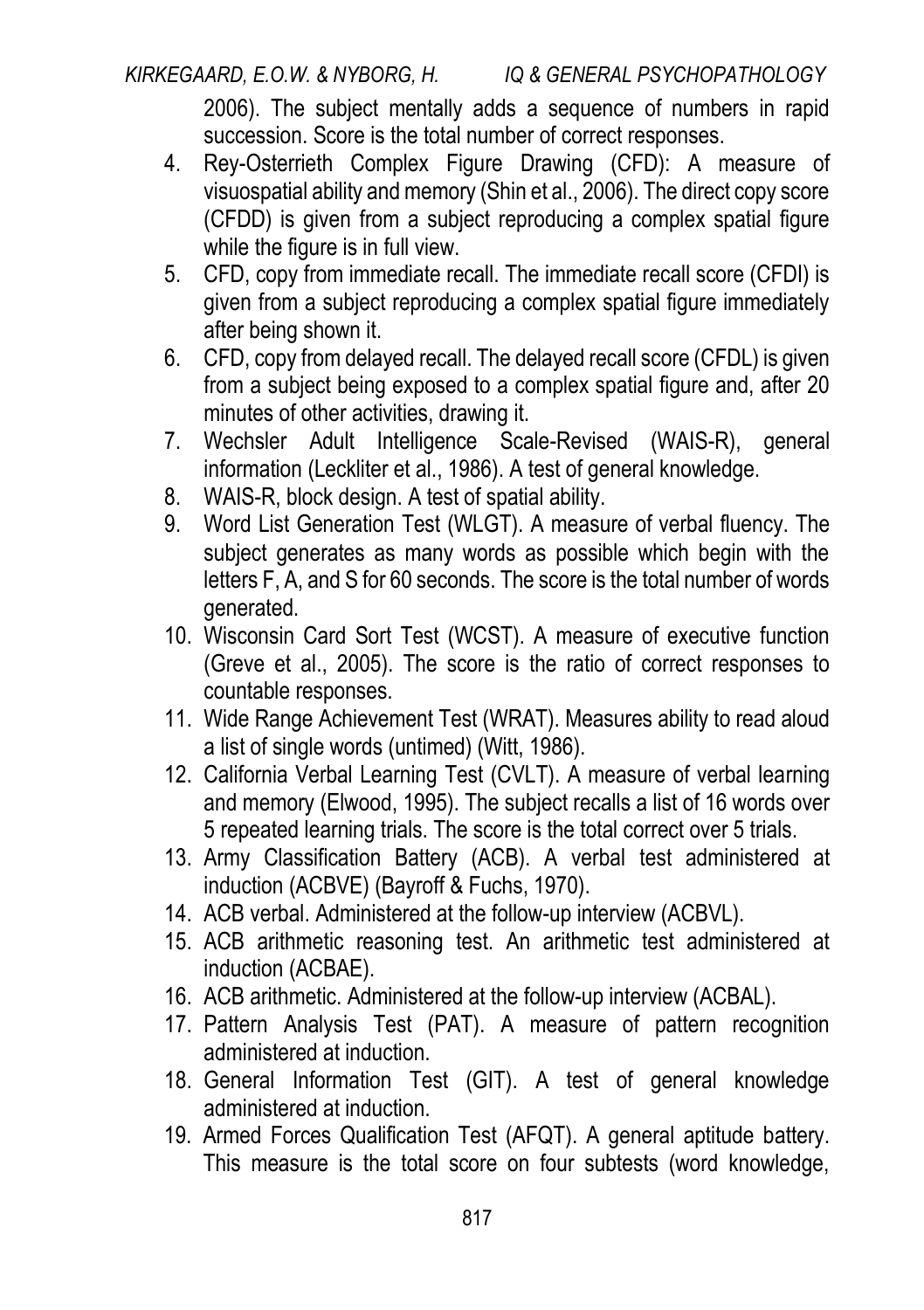paragraph comprehension, arithmetic reasoning, mathematics knowledge) administered at induction.

Five of the tests (13, 15, 17-19) were given at induction and the remaining at the follow-up interview. Factor loadings are given below.

| Test           | g-loading | Test            | g-loading |
|----------------|-----------|-----------------|-----------|
| VE time1       | 0.82      | <b>PASAT</b>    | 0.57      |
| AR time1       | 0.81      | <b>WLGT</b>     | 0.49      |
| PA.            | 0.70      | Copy direct     | 0.47      |
| <b>GIT</b>     | 0.69      | Copy immediate  | 0.55      |
| AFQT           | 0.85      | Copy delayed    | 0.55      |
| VE time2       | 0.82      | <b>CVLT</b>     | 0.42      |
| AR time2       | 0.82      | <b>WCST</b>     | 0.46      |
| <b>WAIS BD</b> | 0.67      | <b>GPT</b> left | 0.34      |
| <b>WAIS GI</b> | 0.76      | GPT right       | 0.33      |
| <b>WRAT</b>    | 0.73      |                 |           |

Variance explained was 0.42.

## **Descriptive statistics for primary variables**

| <b>Trait</b> | Group         | N    | Mean    | SD   | <b>Median</b> | Mad  | <b>Skew</b> | Kurtosis |
|--------------|---------------|------|---------|------|---------------|------|-------------|----------|
|              | White         | 3555 | 0.00    | 1.00 | 0.05          | 1.05 | $-0.28$     | $-0.43$  |
| g            |               |      |         |      |               |      |             |          |
| g            | <b>Black</b>  | 502  | $-1.27$ | 0.86 | $-1.32$       | 0.83 | 0.39        | 0.07     |
| g            | Hispanic      | 181  | $-0.78$ | 0.89 | $-0.81$       | 0.93 | 0.16        | $-0.50$  |
| g            | Asian         | 34   | $-0.20$ | 1.16 | $-0.12$       | 1.24 | $-0.42$     | $-0.75$  |
| g            | <b>Native</b> | 48   | $-0.41$ | 1.05 | $-0.49$       | 1.09 | 0.35        | $-0.39$  |
| predicted g  | White         | 3654 | 0.00    | 1.00 | 0.12          | 1.05 | $-0.38$     | $-0.36$  |
| predicted q  | <b>Black</b>  | 525  | $-1.22$ | 0.93 | $-1.24$       | 0.99 | 0.26        | $-0.36$  |
| predicted q  | Hispanic      | 200  | $-0.86$ | 0.92 | $-0.86$       | 0.94 | $-0.04$     | $-0.34$  |
| predicted q  | Asian         | 34   | $-0.42$ | 0.87 | $-0.55$       | 0.93 | $-0.30$     | $-0.47$  |
| predicted q  | Native        | 49   | $-0.64$ | 1.05 | $-0.73$       | 1.08 | 0.44        | $-0.72$  |
| P IRT        | White         | 3654 | 0.00    | 1.00 | 0.00          | 0.99 | $-0.07$     | 0.02     |
| P IRT        | <b>Black</b>  | 525  | 0.37    | 0.91 | 0.36          | 0.90 | $-0.09$     | $-0.09$  |
| P IRT        | Hispanic      | 200  | 0.37    | 1.06 | 0.29          | 1.12 | 0.18        | $-0.41$  |
| P IRT        | Asian         | 34   | 0.35    | 1.15 | 0.32          | 1.14 | $-0.10$     | $-0.52$  |
| P IRT        | <b>Native</b> | 49   | 0.58    | 1.06 | 0.54          | 0.95 | $-0.16$     | 0.14     |